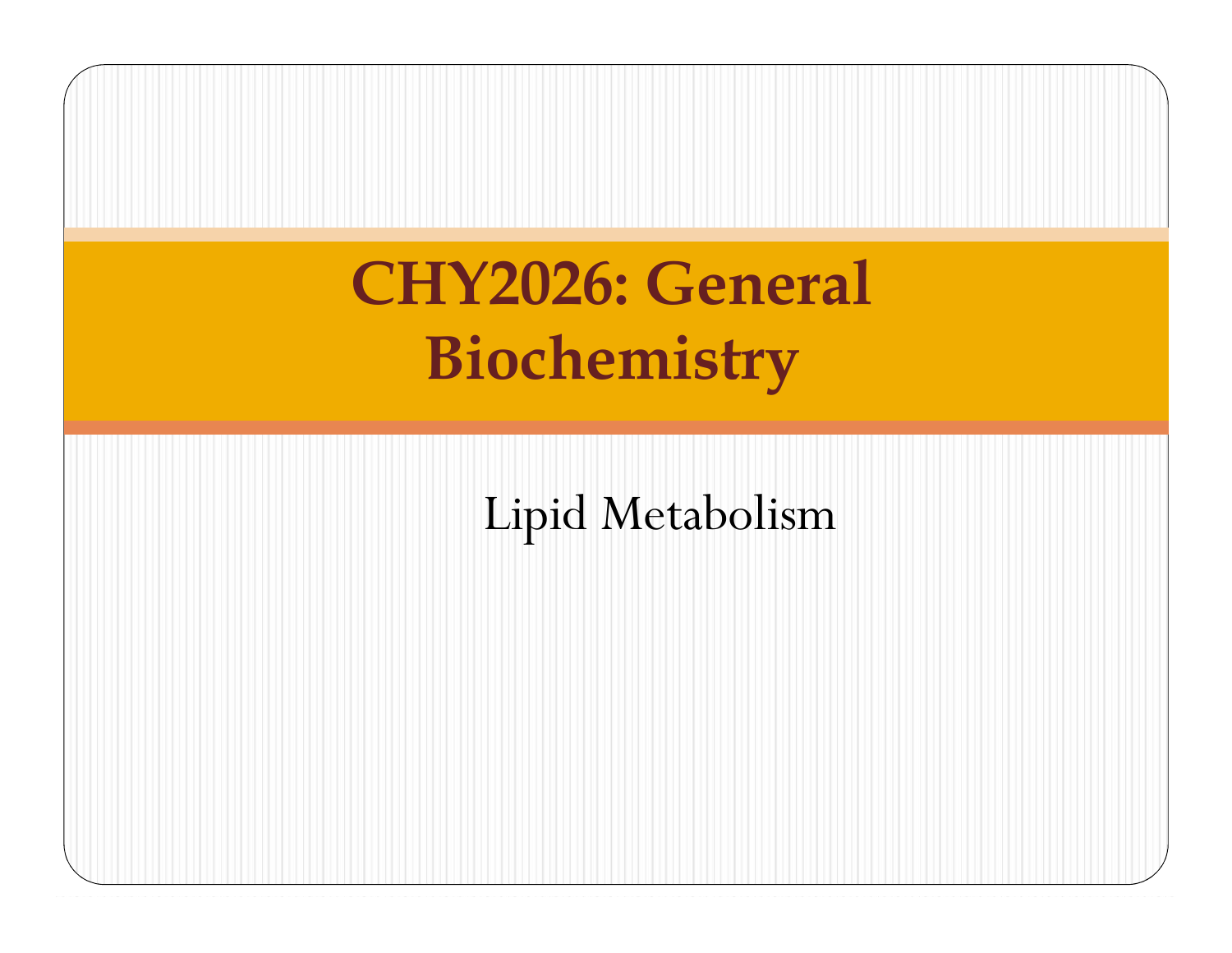## **Lipid Digestion**



Copyright @ 2008 Wolters Kluwer Health | Lippincott Williams & Wilkins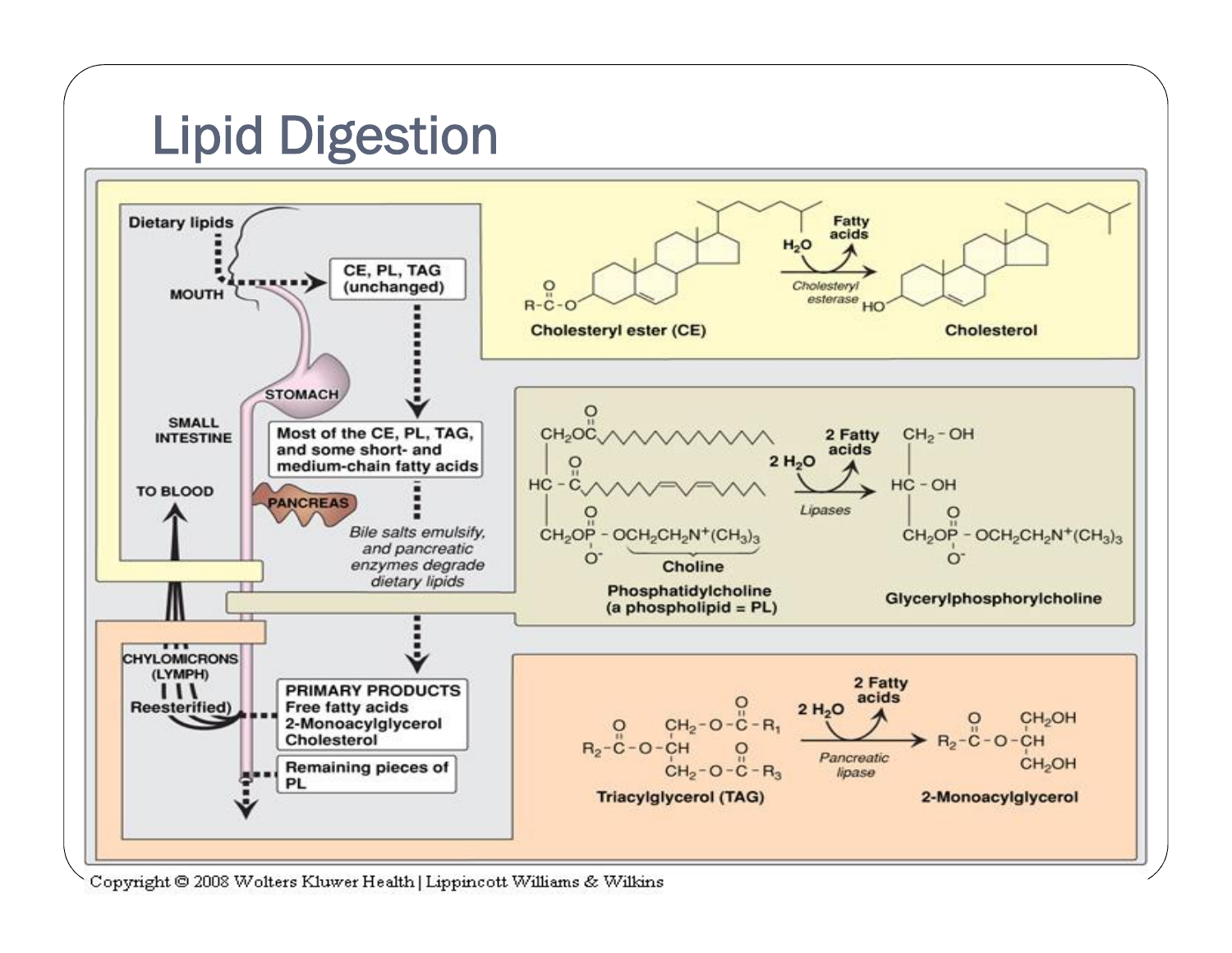- Fats (triglycerides) are high metabolic energy molecules
- Fats yield 9.3 kcal of energy (carbohydrates and proteins 4.1 kcal)
- $\triangle$  They are the best heat producers when compared to the other macromolecules i.e. carbohydrates and proteins. The significant difference is due to the long hydrocarbon chain
- When we consume more calories than what is being utilized, the excess energy is stored as fats
- ◆ Due to their hydrophobic and inert properties, fats can be stored for very long periods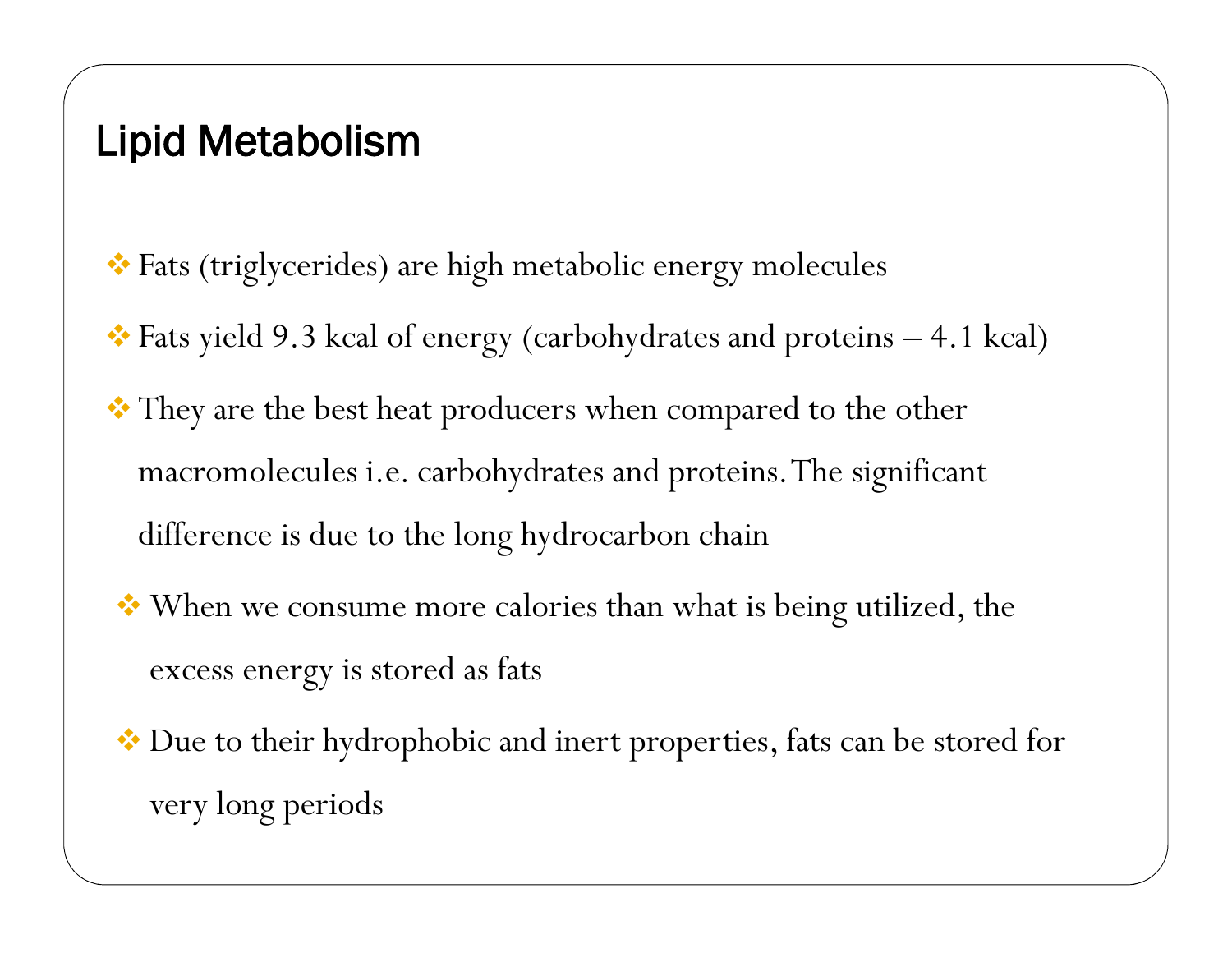Fats can also be stored in large amounts

 Carbohydrates can be stored **(glycogen)** to a limited extent – and is broken down first to release energy

Proteins cannot be stored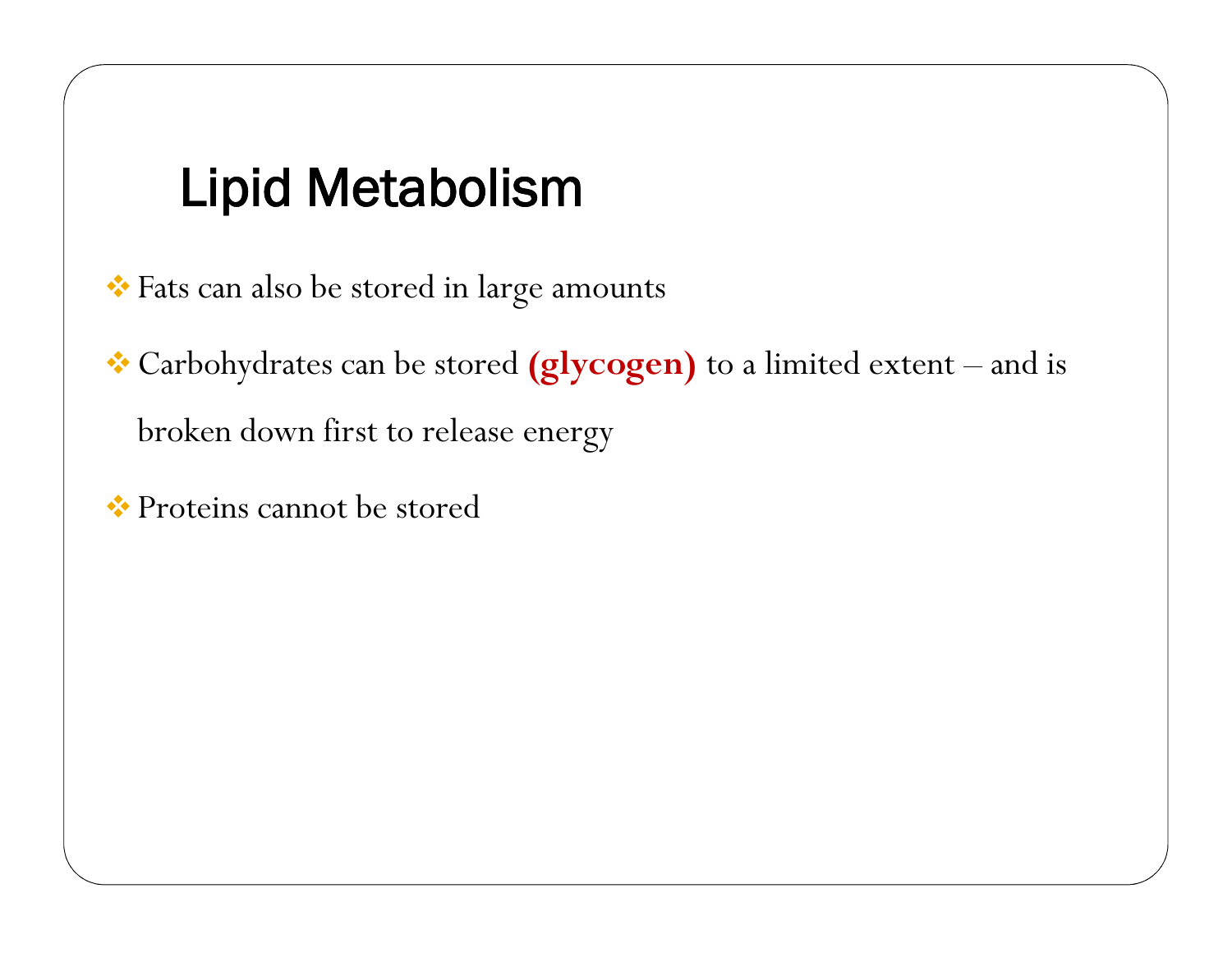#### *Production of glycerol phosphate (precursor of triacylglycerol)*

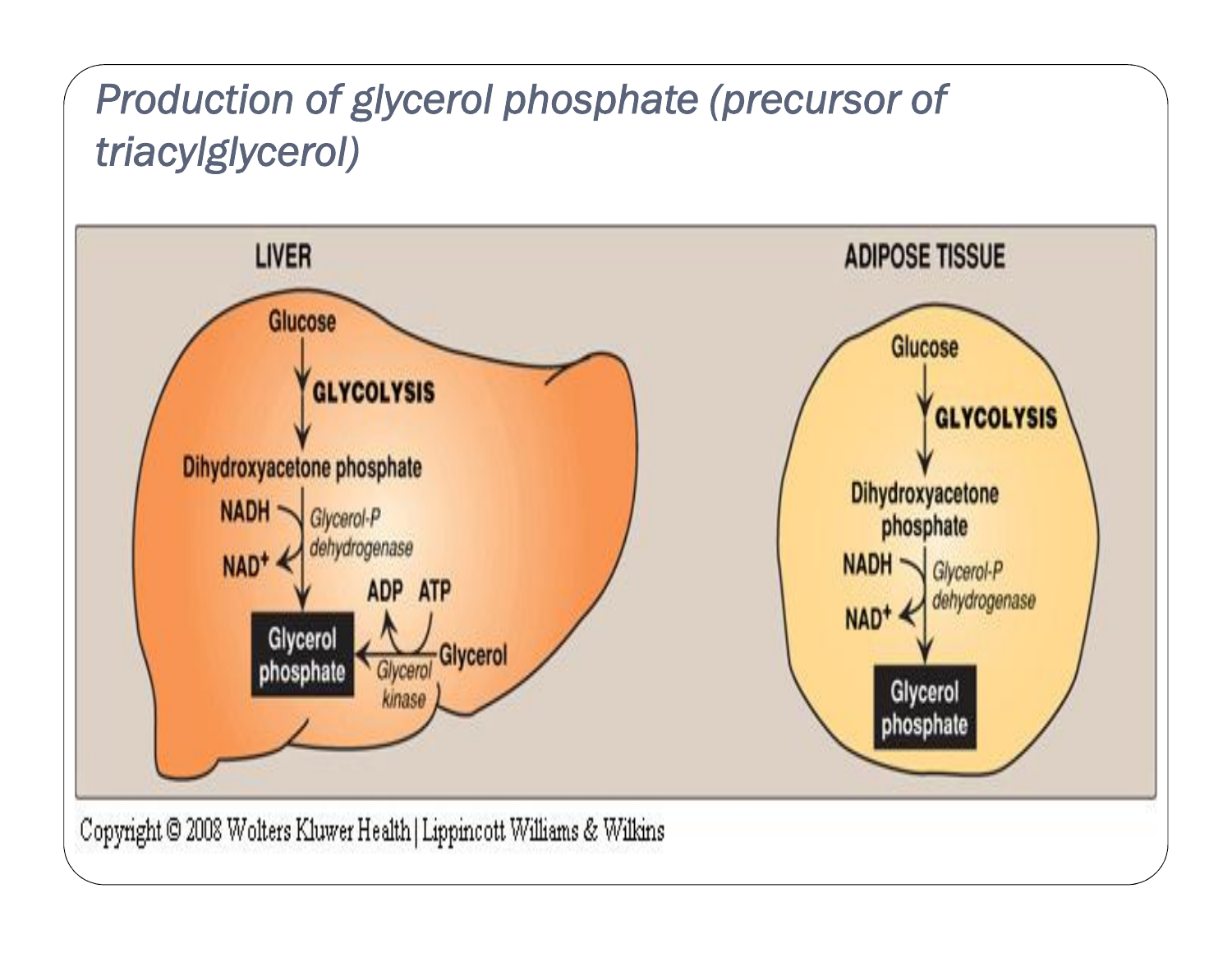- Fats are stored as **triaclyglycerols** in the fat cells **(adipose tissue)**
- $\cdot\cdot$  These molecules coalesce to form large globules that are able to occupy most of the cell volume
- The liver and adipose tissue are the sites for metabolic activity of fats
- $\cdot$  Triacylglycerols are hydrophobic in nature and unreactive
- $\cdot$  They can therefore be stored extracellularly
- \* They will not react with other cellular components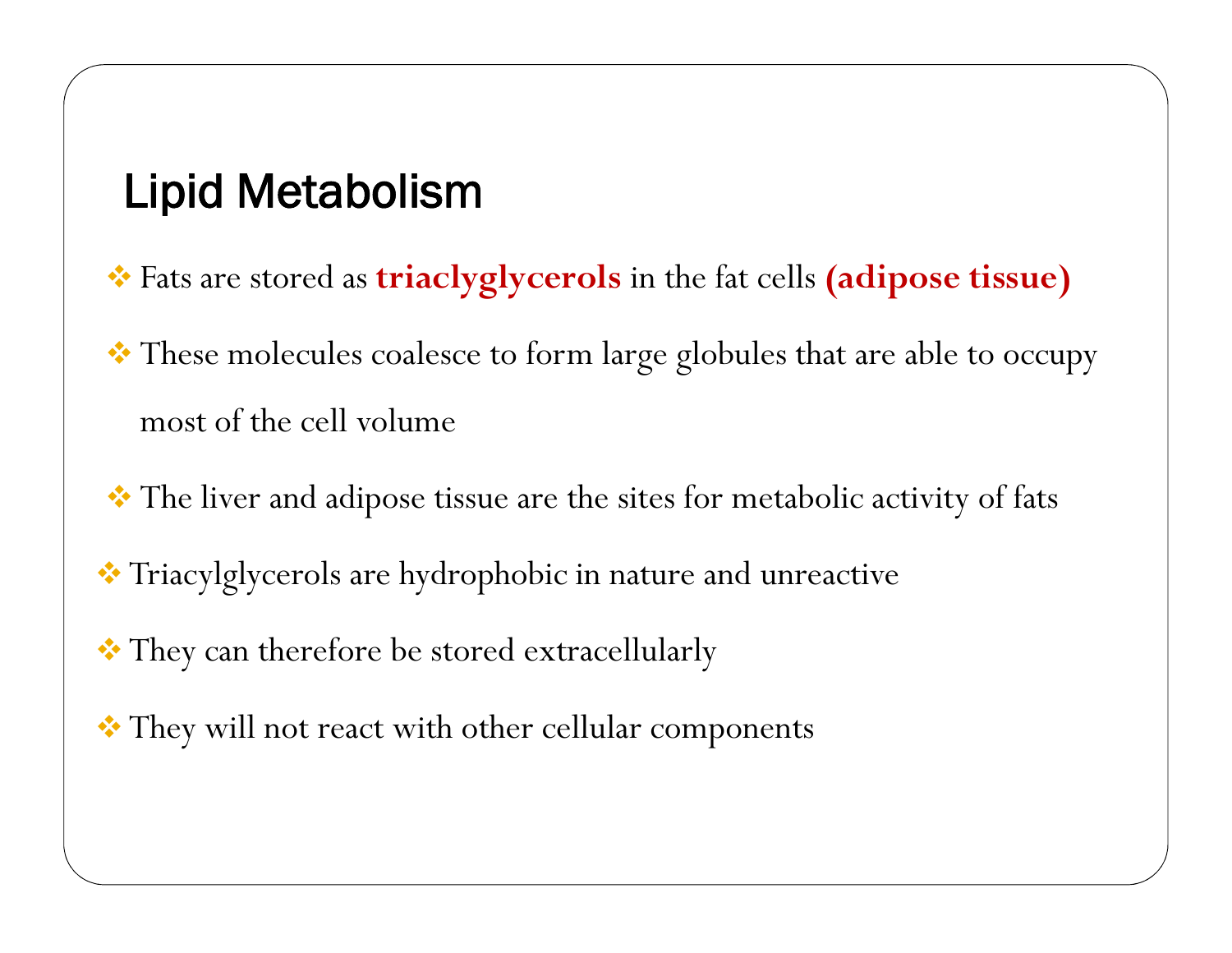- ◆ Because triacylglycerol is insoluble in water they must be emulsified to fatty acids and glycerol **(enzymes necessary for digestion are water soluble)**
- \* The emulsified form can then be digested and absorbed in the intestines
- Free fatty acids can move through the cell membrane of the adipocytes into the plasma
- Proteins (albumin) help to transport the fatty acids and glycerols (2 monoacylglycerol) in the blood
- $\cdot$  In order for fatty acids to be used as fuel, they must undergo  $\beta$ -oxidation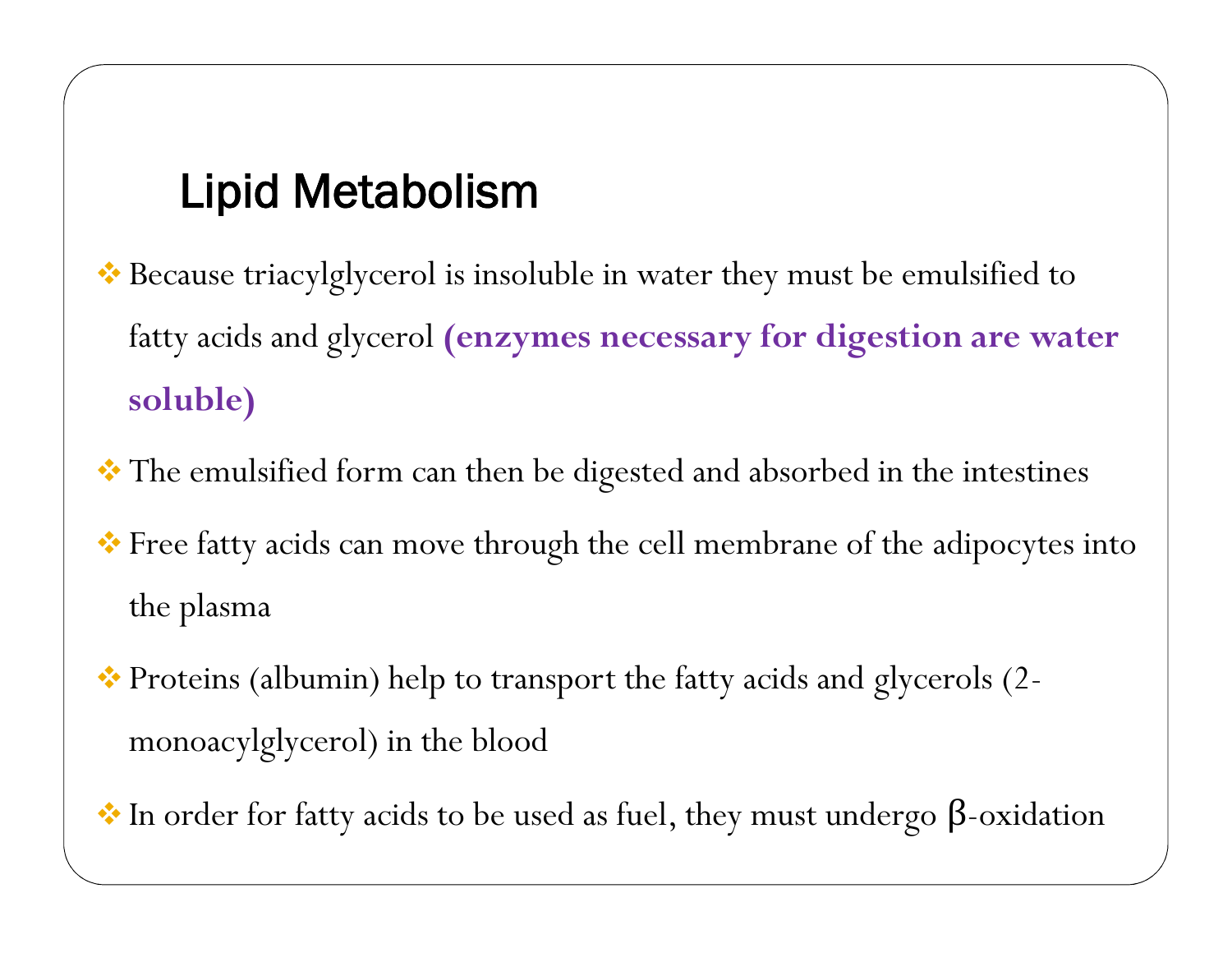The reaction occurs in the mitochondrial matrix

Erythrocytes which have no mitochondria cannot use fatty acids as fuel

The brain also does not use fatty acid as fuel due to an impermeable

blood brain barrier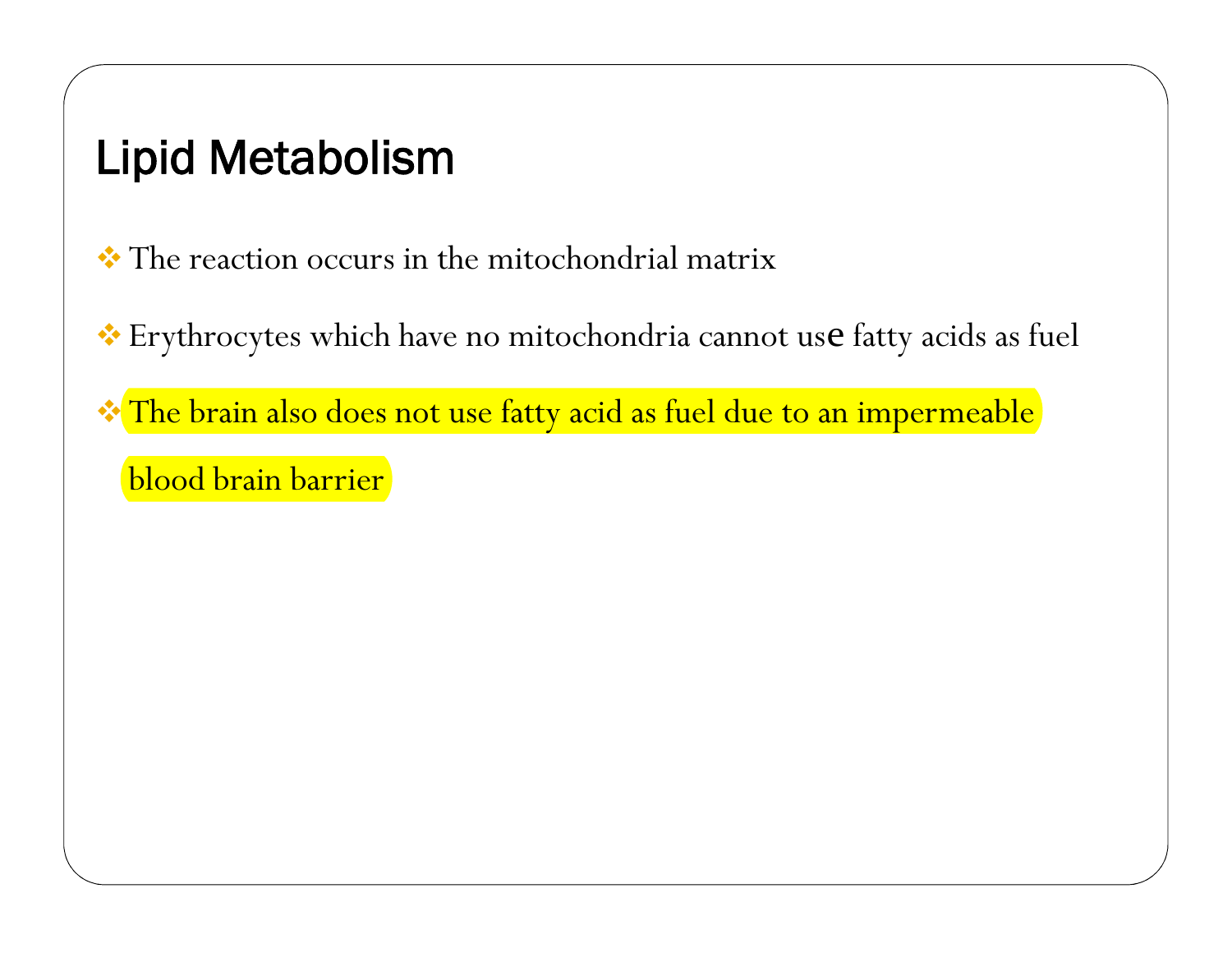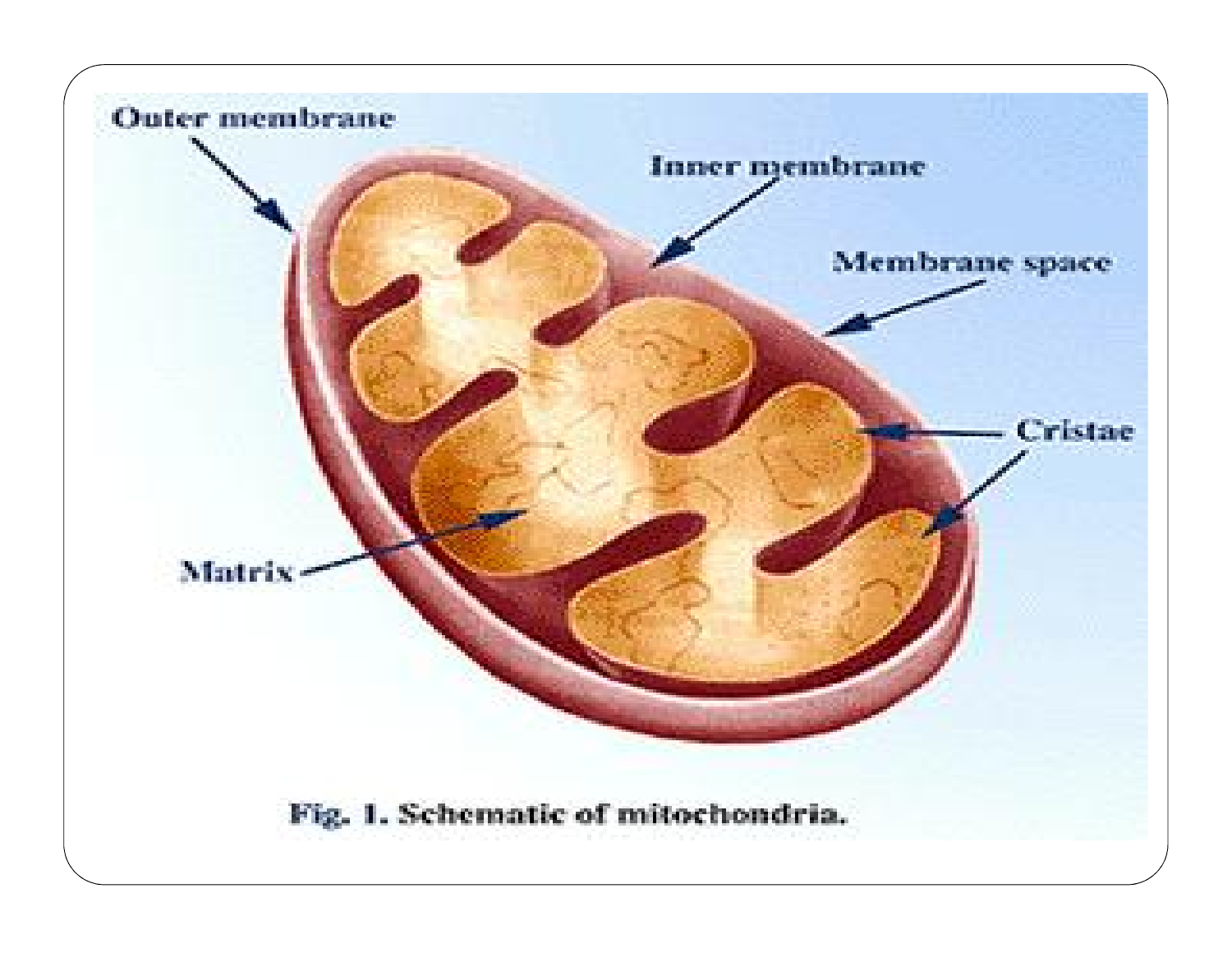## **Fatty Acid Synthesis**

- A large proportion of fatty acid used by the body is from dietary source
- Carbohydrates and proteins obtained from the diet can also be converted to fatty acid
- the synthesis occurs in the liver and lactating mammary glands
- Acetyl CoA formed in the mitochondria is transported across the membrane into the cytosol
- ◆ However the acetyl CoA must first be converted to citrate and then once in the cytosol, the citrate is converted to acetyl CoA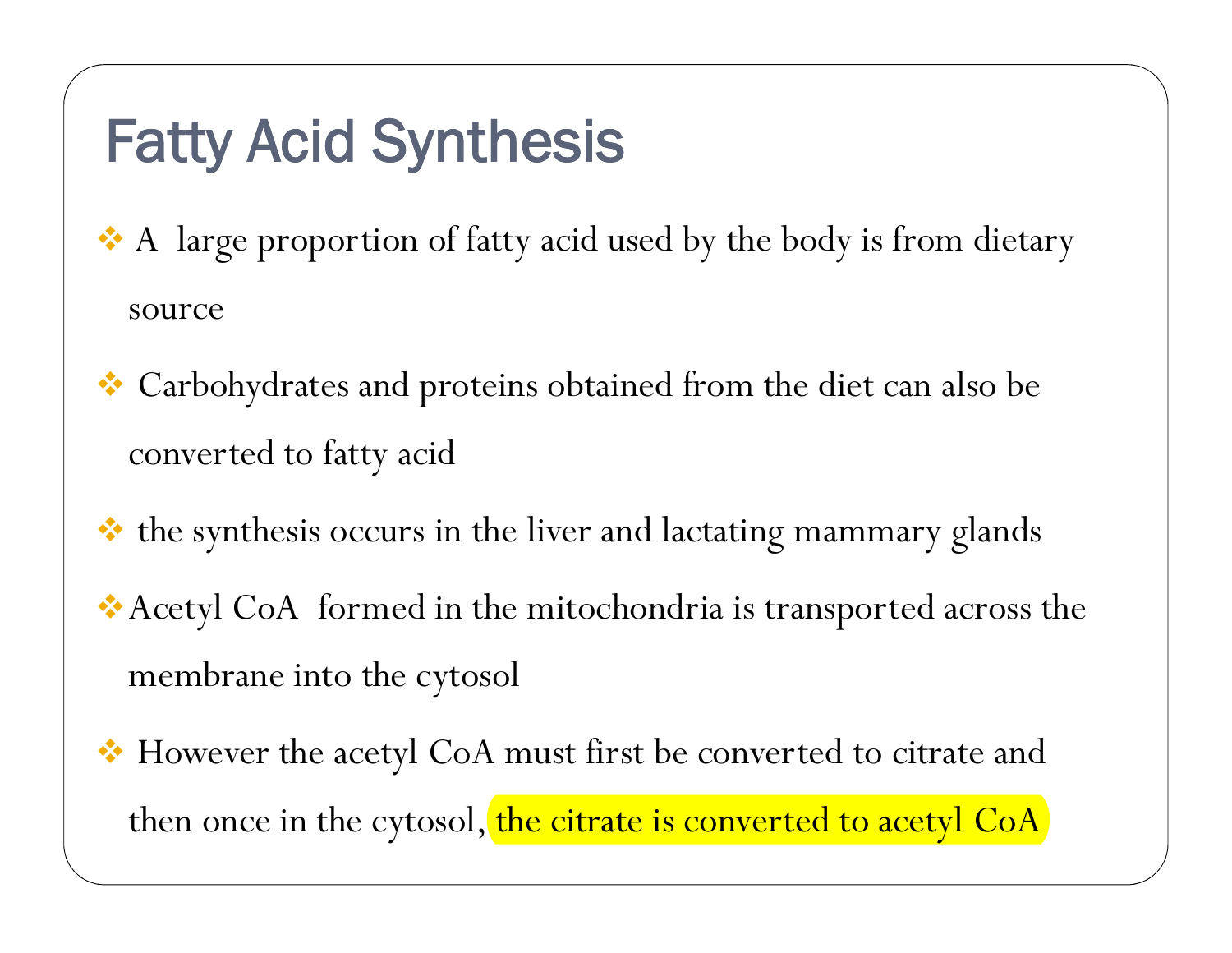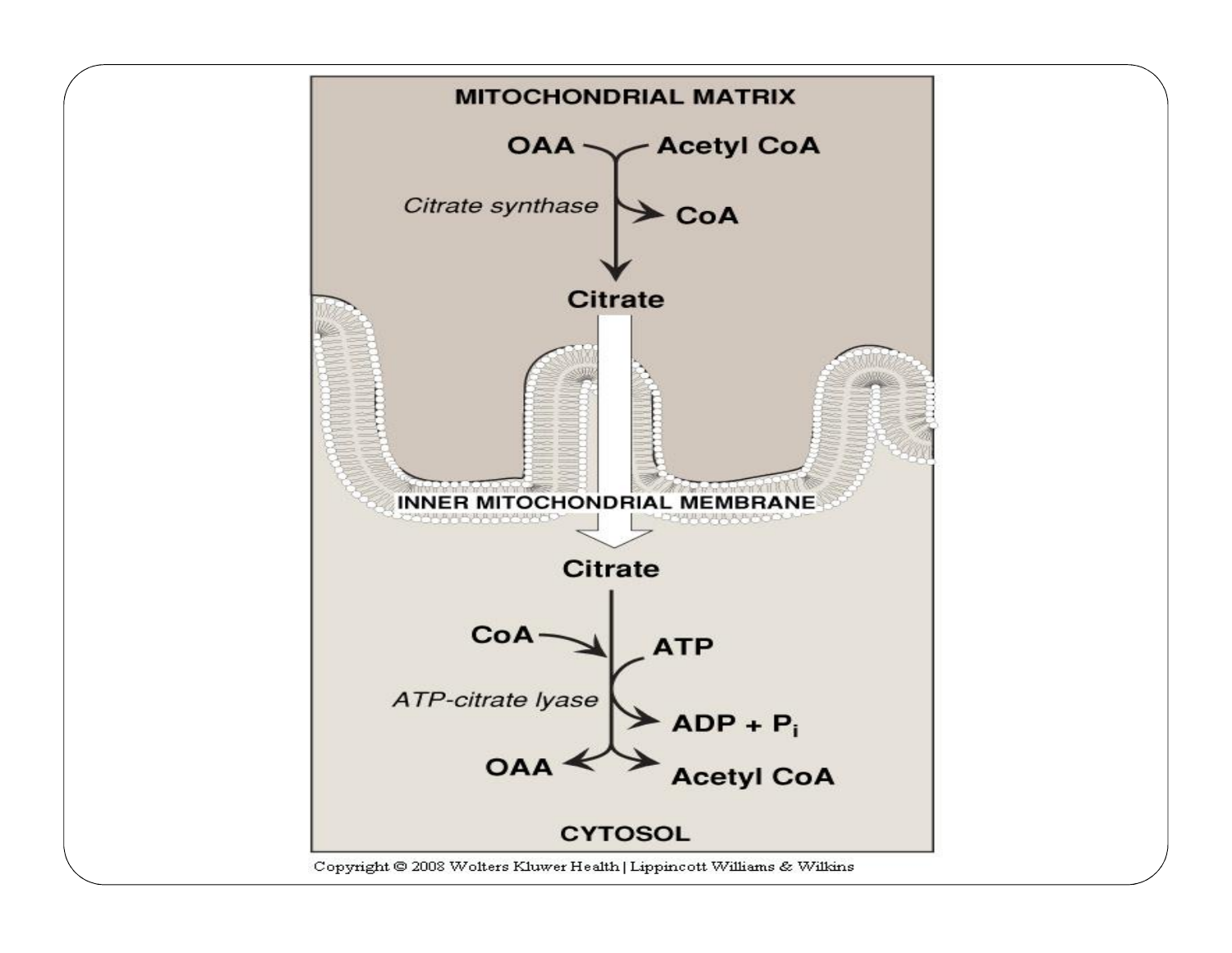### **Fatty Acid Synthesis**

 $\cdot \cdot$  The acetyl CoA then acts as substrate for palmitate

Palmitate acts as precursor for other long chain

fatty acids

Examples of some fatty acids derived from palmitate include stearate, oleate and linoleate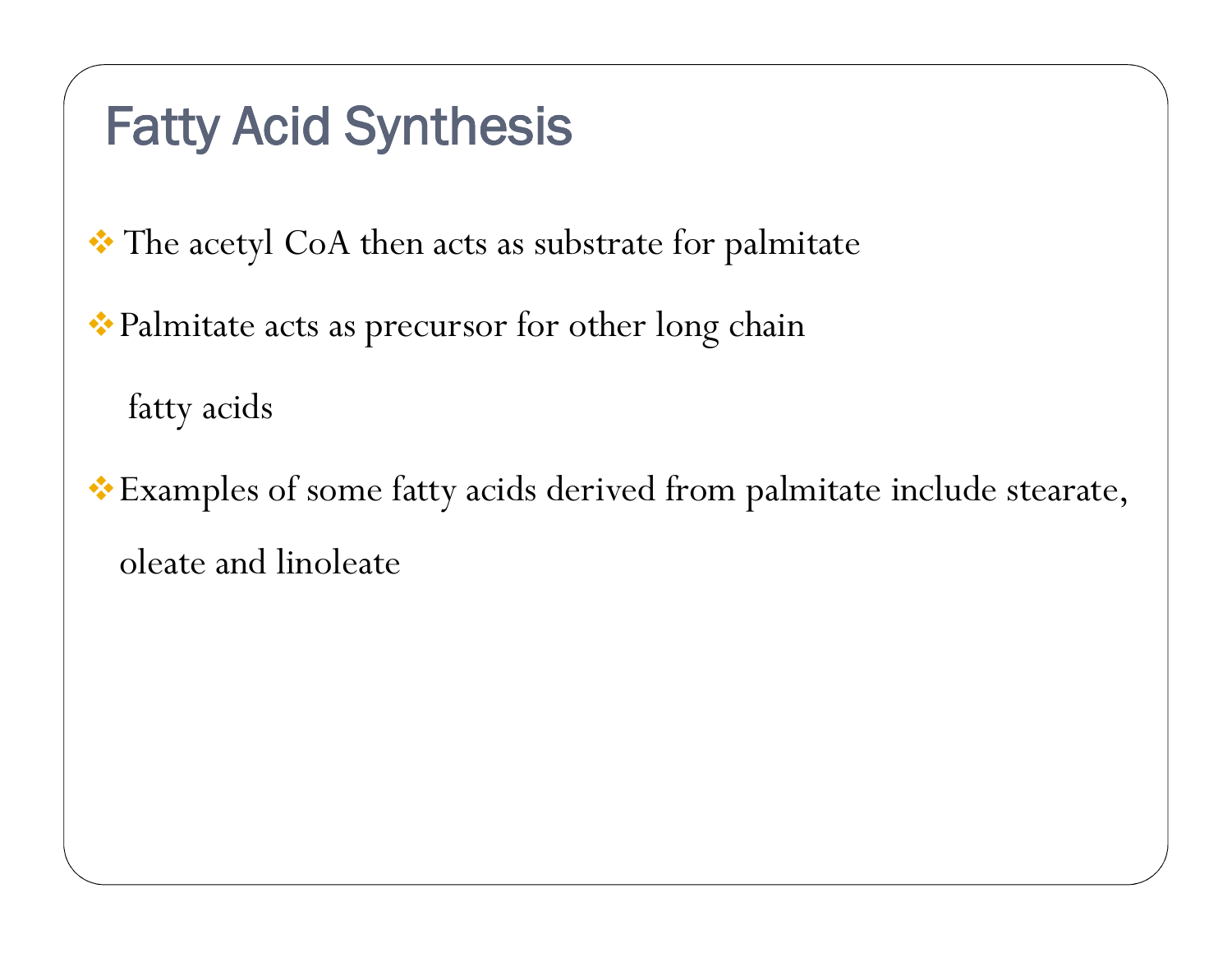#### Interrelationship between glucose metabolism and palmitate synthesis

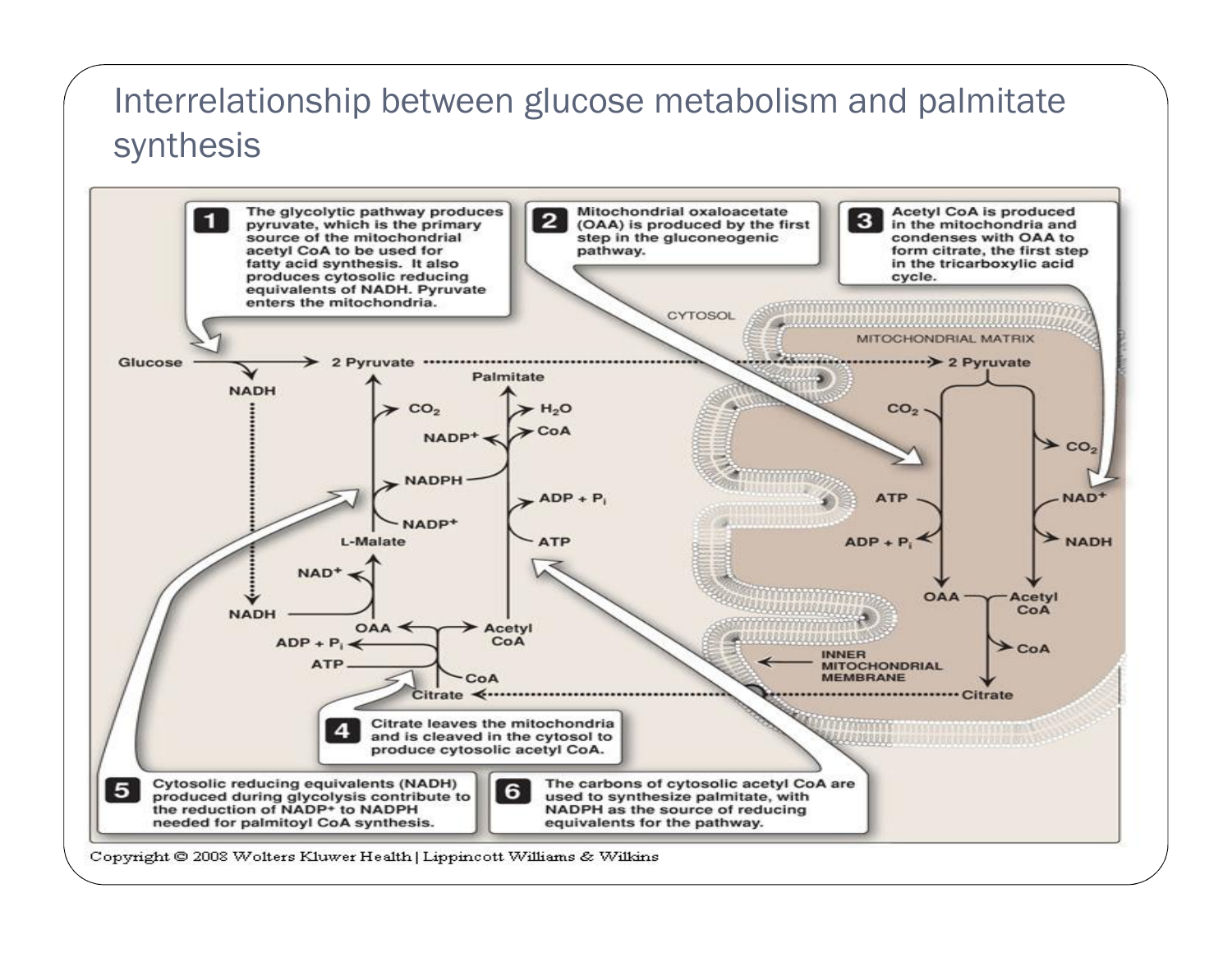- $\cdot\cdot\cdot$  This is a catabolic reaction for fatty acids
- $\cdot$  It involves the complete combustion of fatty acids to CO<sub>2</sub> and H<sub>2</sub>O and ultimately the generation of ATP
- The reaction involves 2 key steps
- 1. The sequential oxidation of all the carbons in the fatty acid to acetyl CoA
- 2. The acetyl CoA is channeled into the TCA cycle where it is oxidized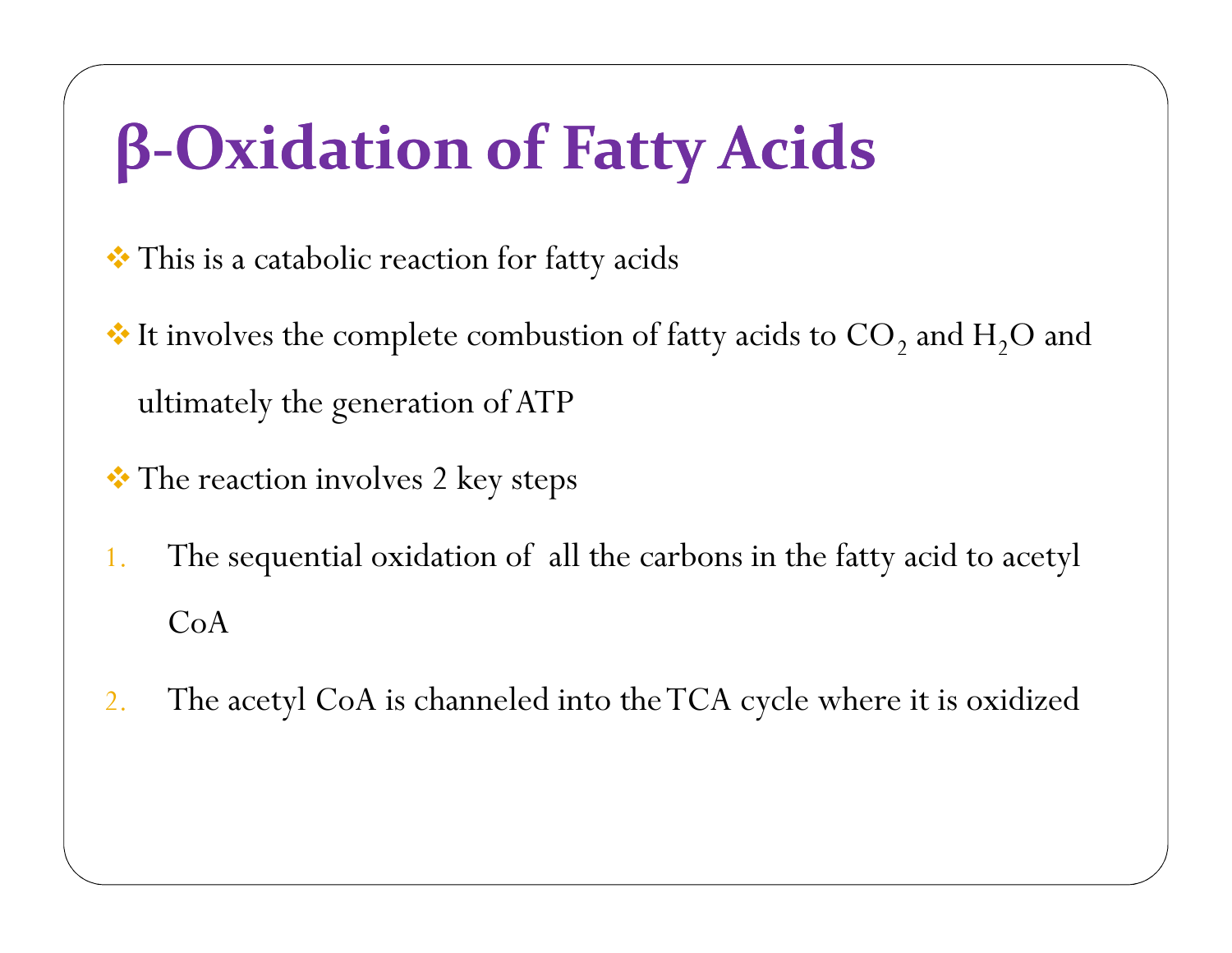- Both reactions produce molecules that can generate ATP via oxidative phosphorylation
- *The formation of acetyl CoA via β-oxidation serves mainly as a precursor for biosynthetic reactions*. It is also a secondary fuel source
- Acetyl CoA may also be converted to ketone bodies
- **\*** These ketone bodies are water soluble and are able to cross the blood brain barrier
- **They can serve as fuel for the brain and other tissues when glucose becomes unavailable**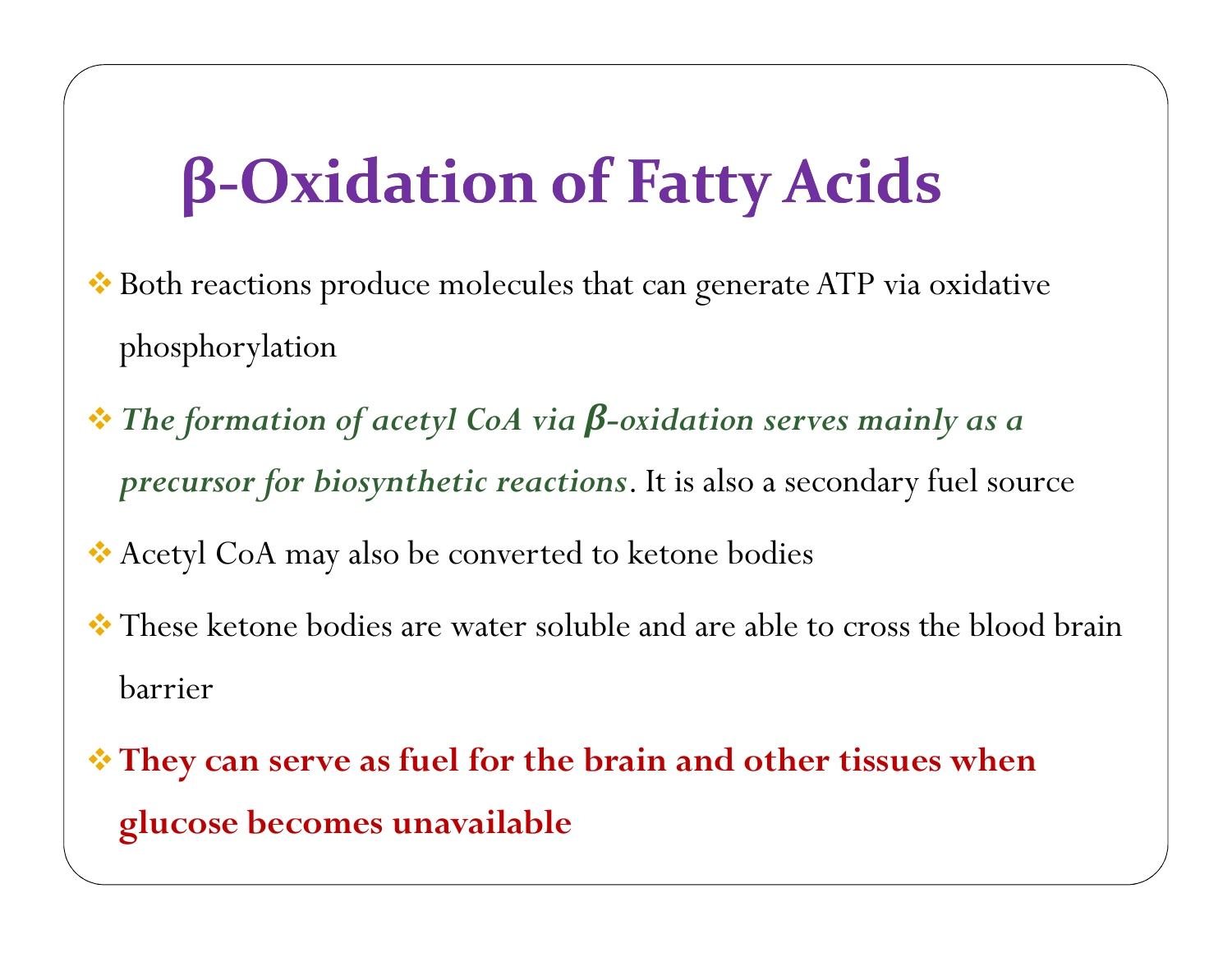## **β-Oxidation of Fatty Acids:** *Mechanism*

(a) The fatty acid is first converted to fatty acyl-CoA

Long chain fatty  $acids + CoA + ATP$  (needed so forward rxn. is favoured)

acyl-CoA synthase inorganic pyrophosphatase

fatty acyl-CoA + ADP +  $P_i$ 

E.g. The fatty acid palmitic acid is converted to palmitoyl-CoA

The reaction occurs in the outer mitochondrial membrane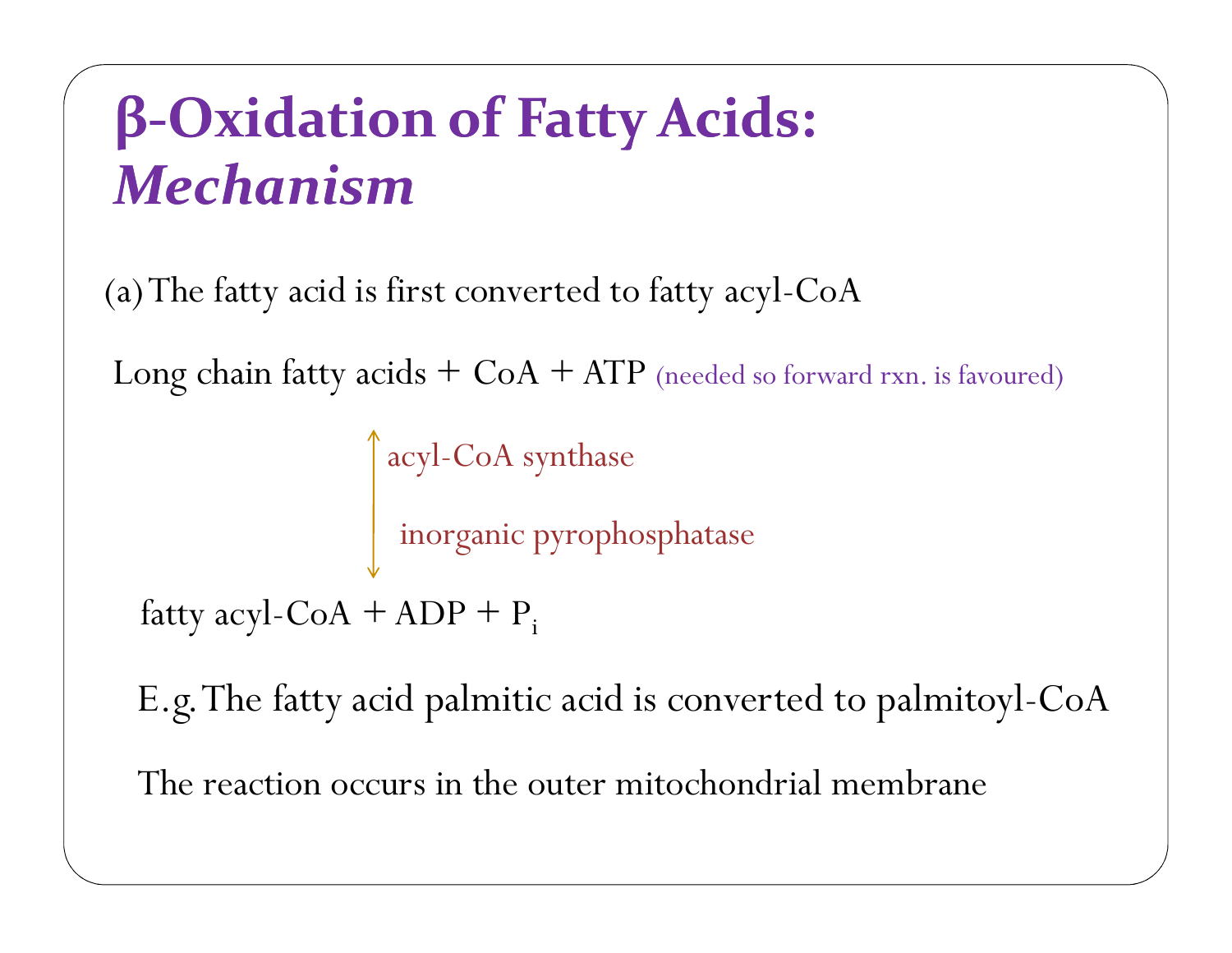## **β-Oxidation of Fatty Acids: Activation of Fatty Acids**

(b) Because -oxidation occurs in the mitochondria matrix.The Co-A derivative must be transported across the inner mitochondrial membrane. However the membrane is impermeable to free fatty acids and Co-A derivatives, therefore specialized carriers called **carnitine**, transport the molecule from the cytosol into the mitochondrial matrix. This process is referred to as the **activation of fatty acids**

The fatty acyl-CoA then becomes attached to carnitine forming fatty acyl carnitine (catalyzed by carnitine acyl transferase I)

The fatty acyl-carnitine is carried across the inner mitochondrial membrane by a specific transporter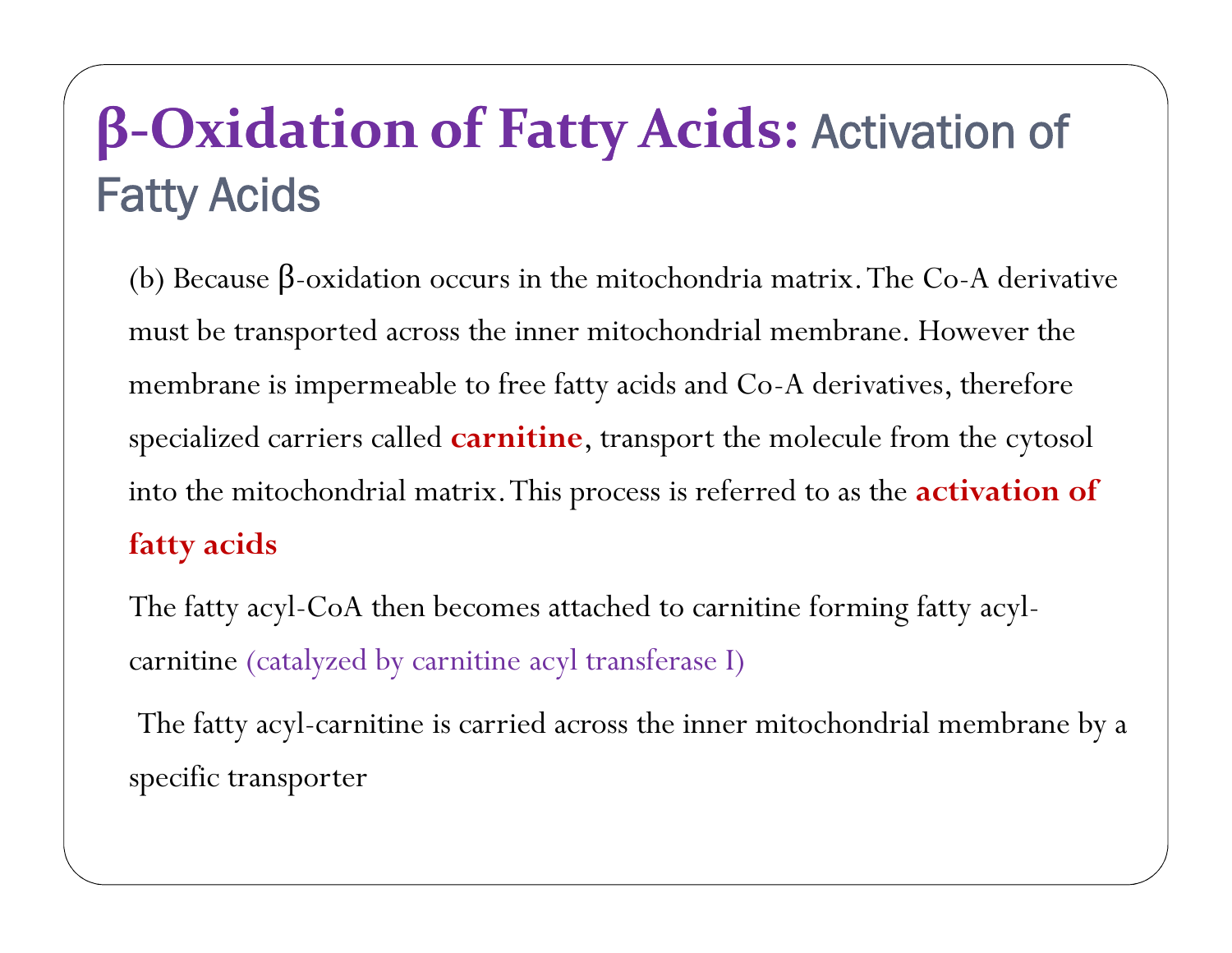(c) The fatty acyl group is transferred from the carnitine to intramitochondrial coenzyme A by carnitine acyl transferase II This enzyme therefore regenerates fatty acyl-CoA and carnitine and release them inside the matrix

The carnitine then reenters the space between the inner and outer mitochondrial membrane via a acyl-carnitine transporters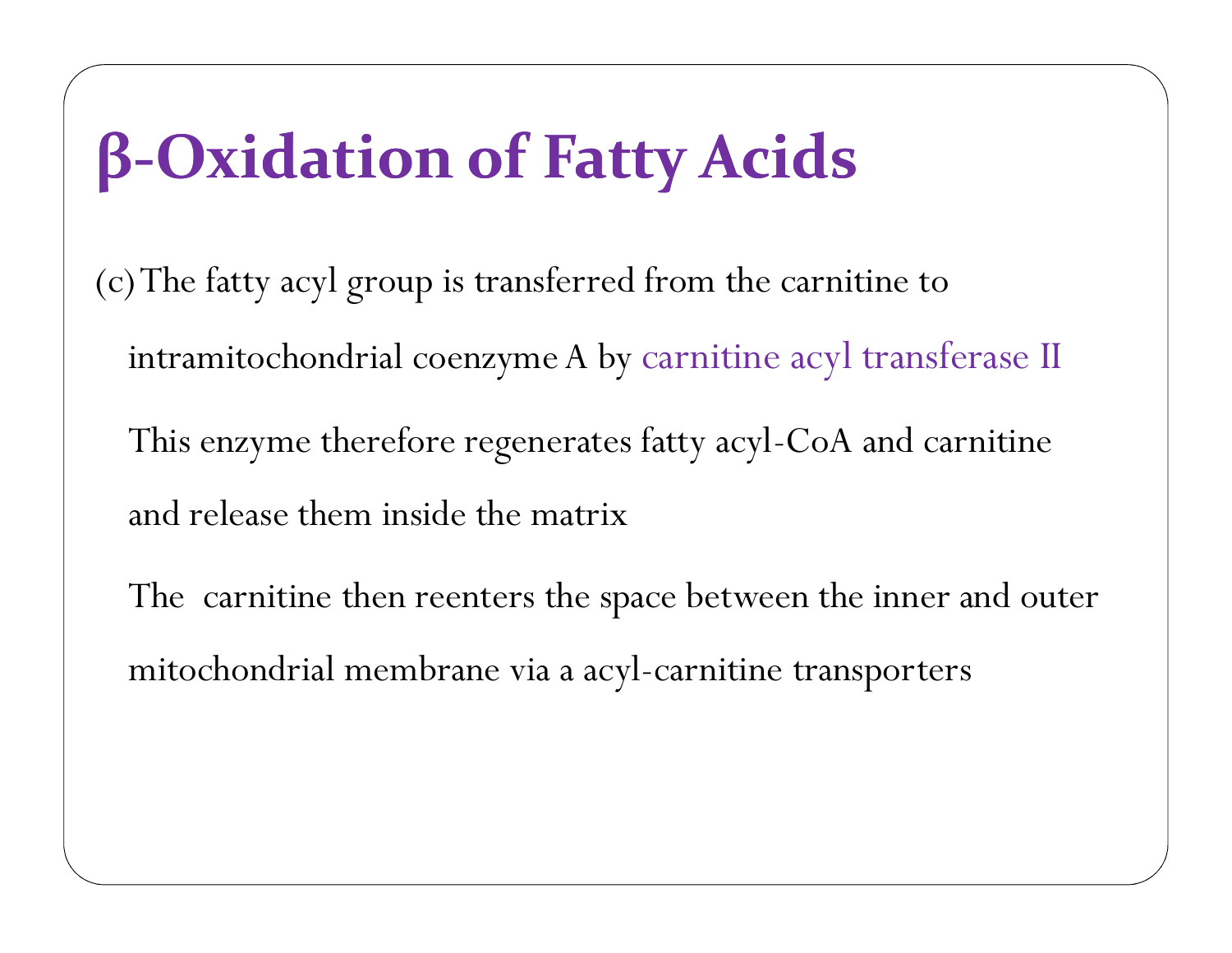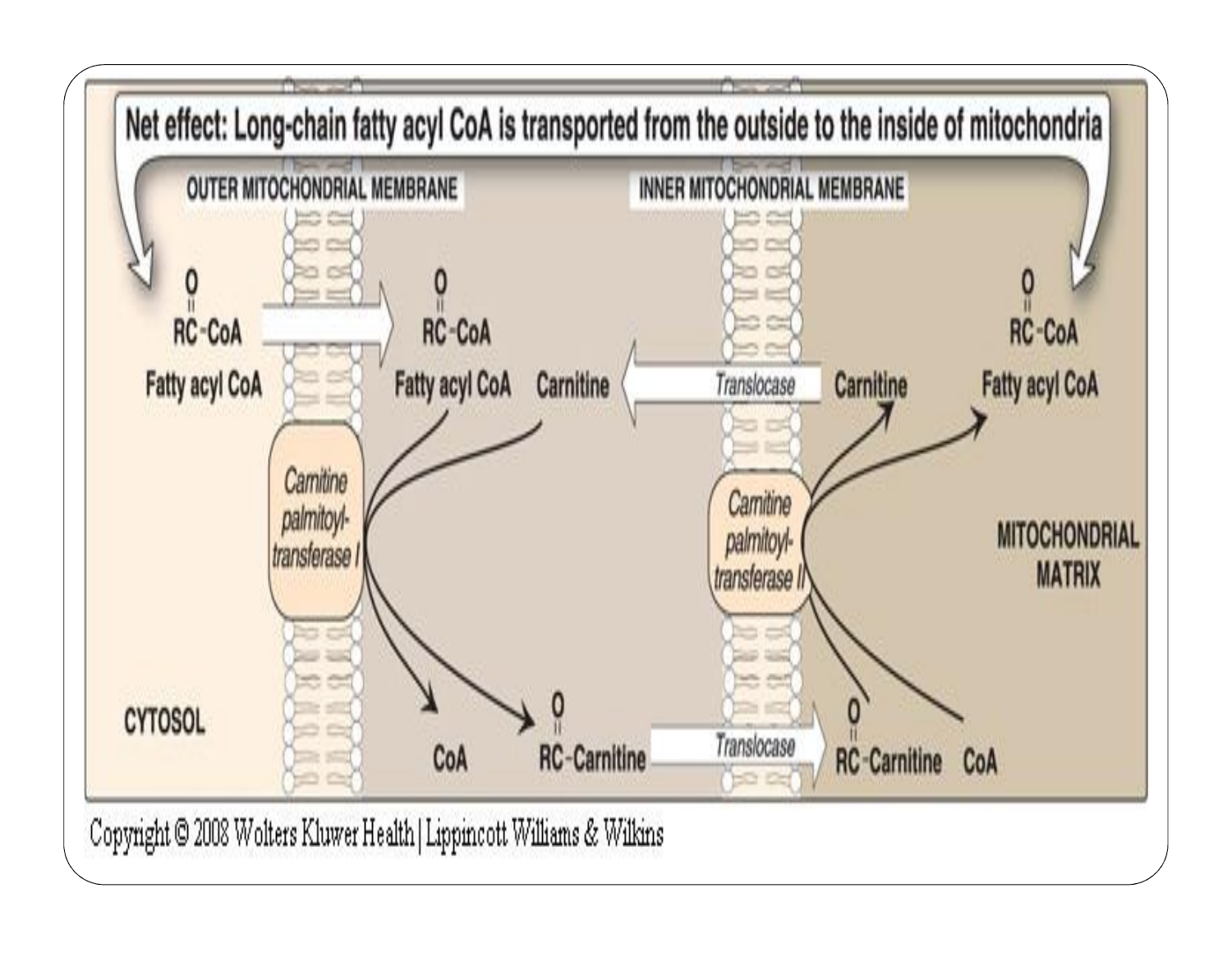The β-oxidation of fatty acids result in a consecutive shortening of the chain by 2 carbon atoms

\* These 2 carbon atoms are used to form acetyl CoA

\* The long chain fatty acids will be broken down to produce many acetyl CoA molecules

 $\bullet$  NADH and FADH<sub>2</sub> are other products of the reaction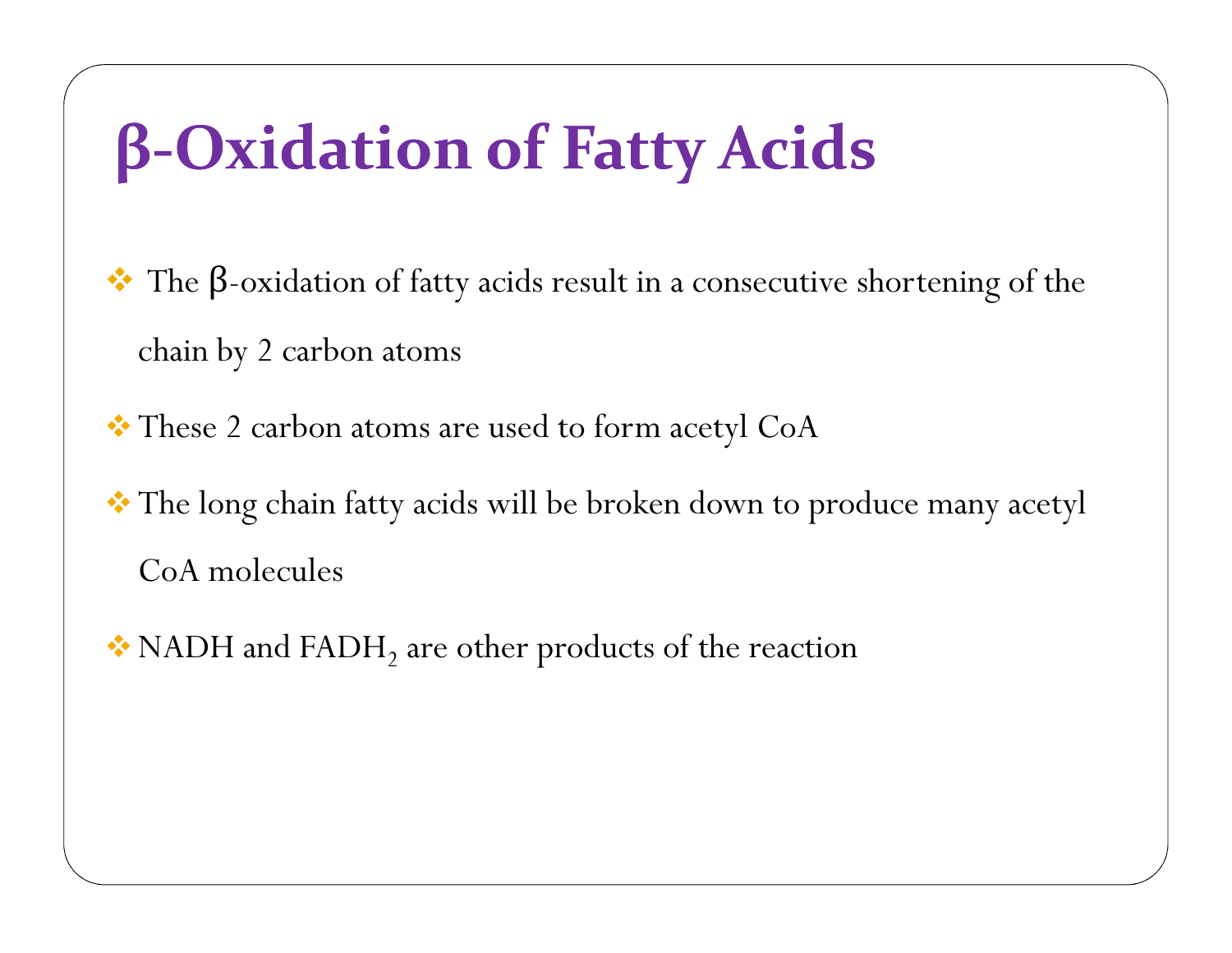- The acetyl CoA formed can be channeled into the TCA cycle and be incorporated in gluconeogenesis
- The acetyl CoA formation therefore links fatty acid metabolism with glucose metabolism
- \* The complete oxidation of one acetyl CoA molecule yields 12 molecules of ATP (taking also into consideration NADH and FADH<sub>2</sub> produced)
- For example, palmitic acid contains 16 carbon atoms
- During the β-oxidation process, the fatty acid will yield 8 molecules of acetyl CoA thus producing 96 molecules of ATP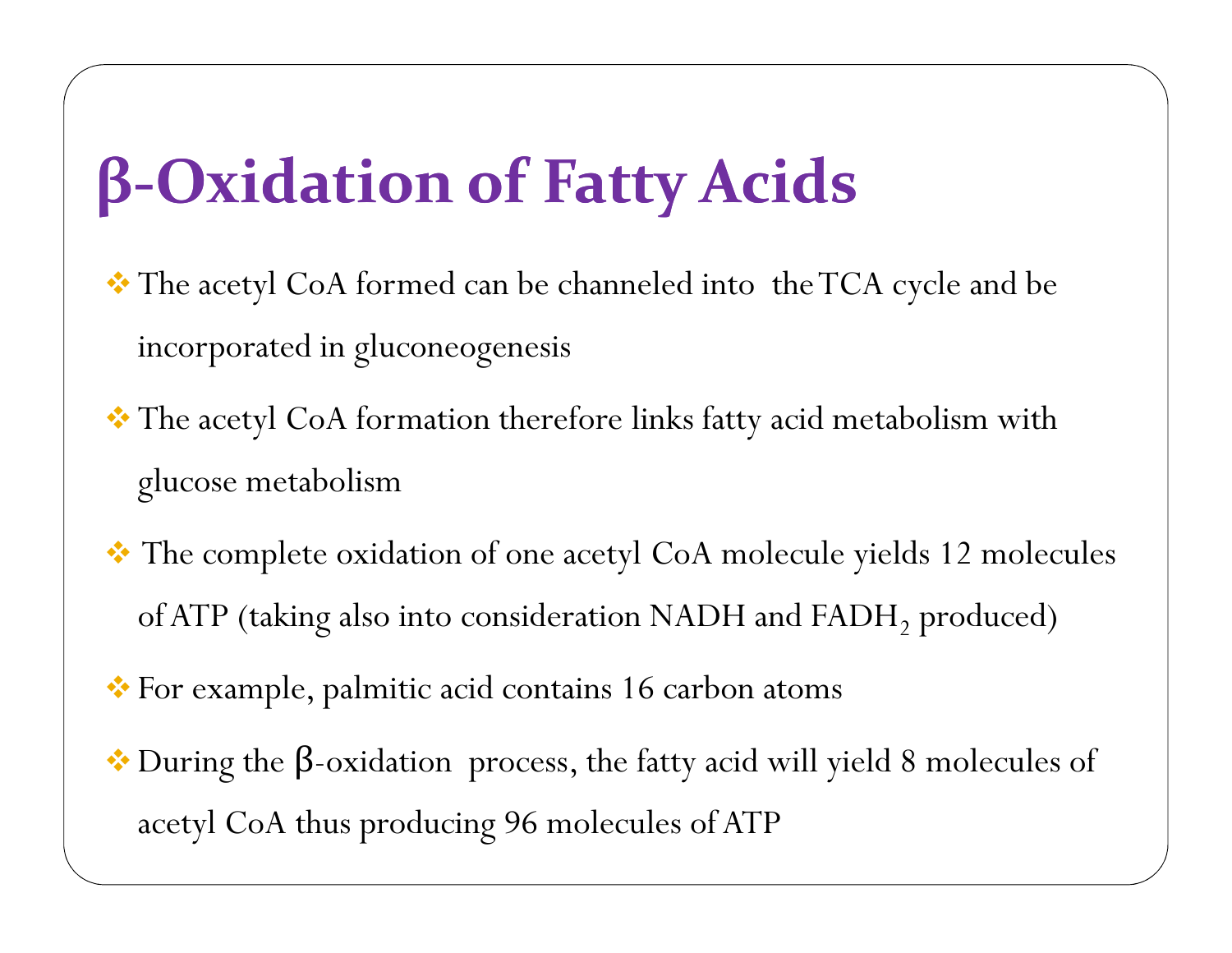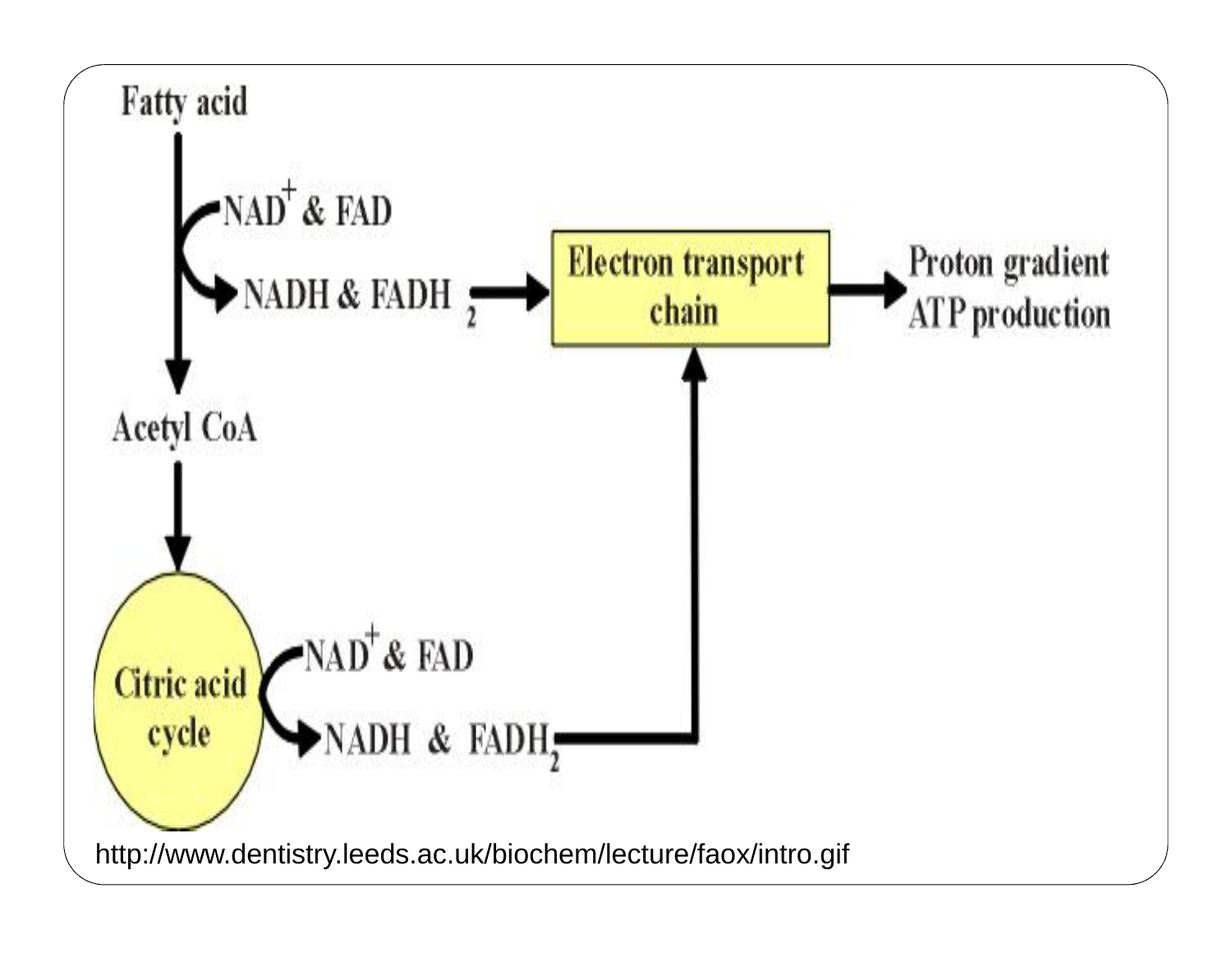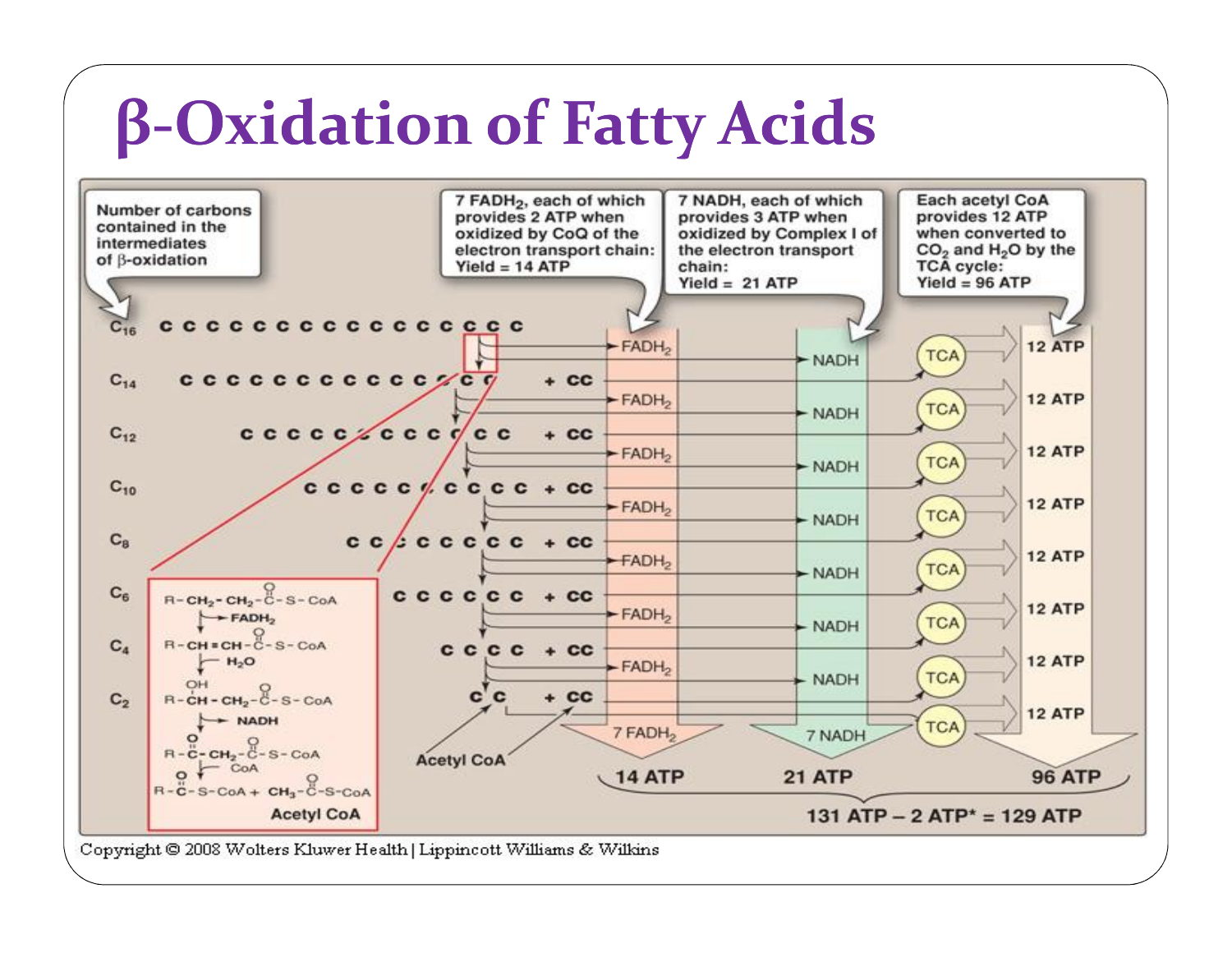formation of acetyl CoA from fatty acyl CoA



Copyright © 2008 Wolters Kluwer Health | Lippincott Williams & Wilkins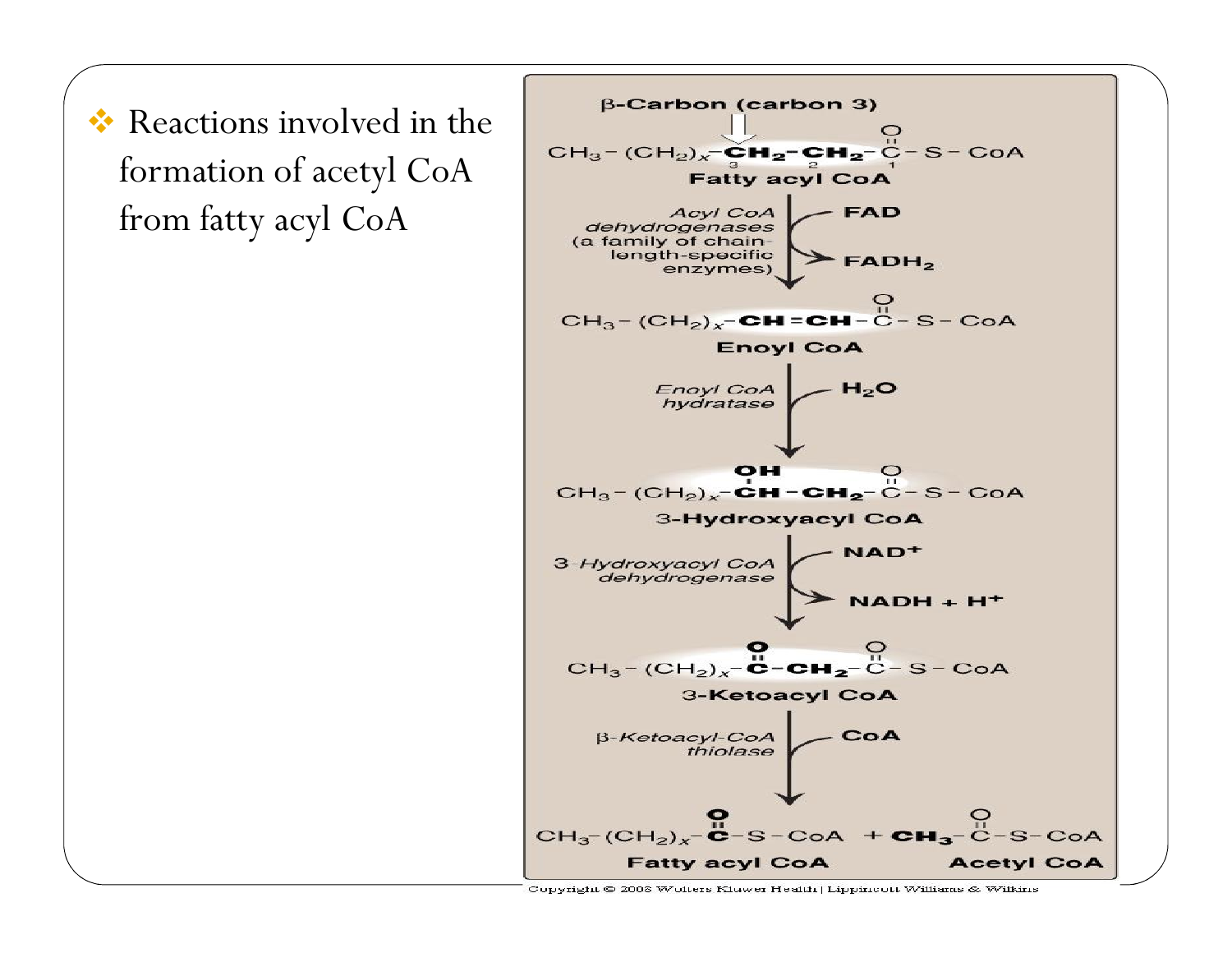Therefore the number of ATP molecules produced are as follows 8 molecules of acetyl Co A = 96 ATP  $7$  molecules of FADH2  $= 14$  ATP

7 molecules of NADH  $= 21$  ATP

#### 131 ATP

2 ATP was used in the process, therefore the total amount of ATP = 129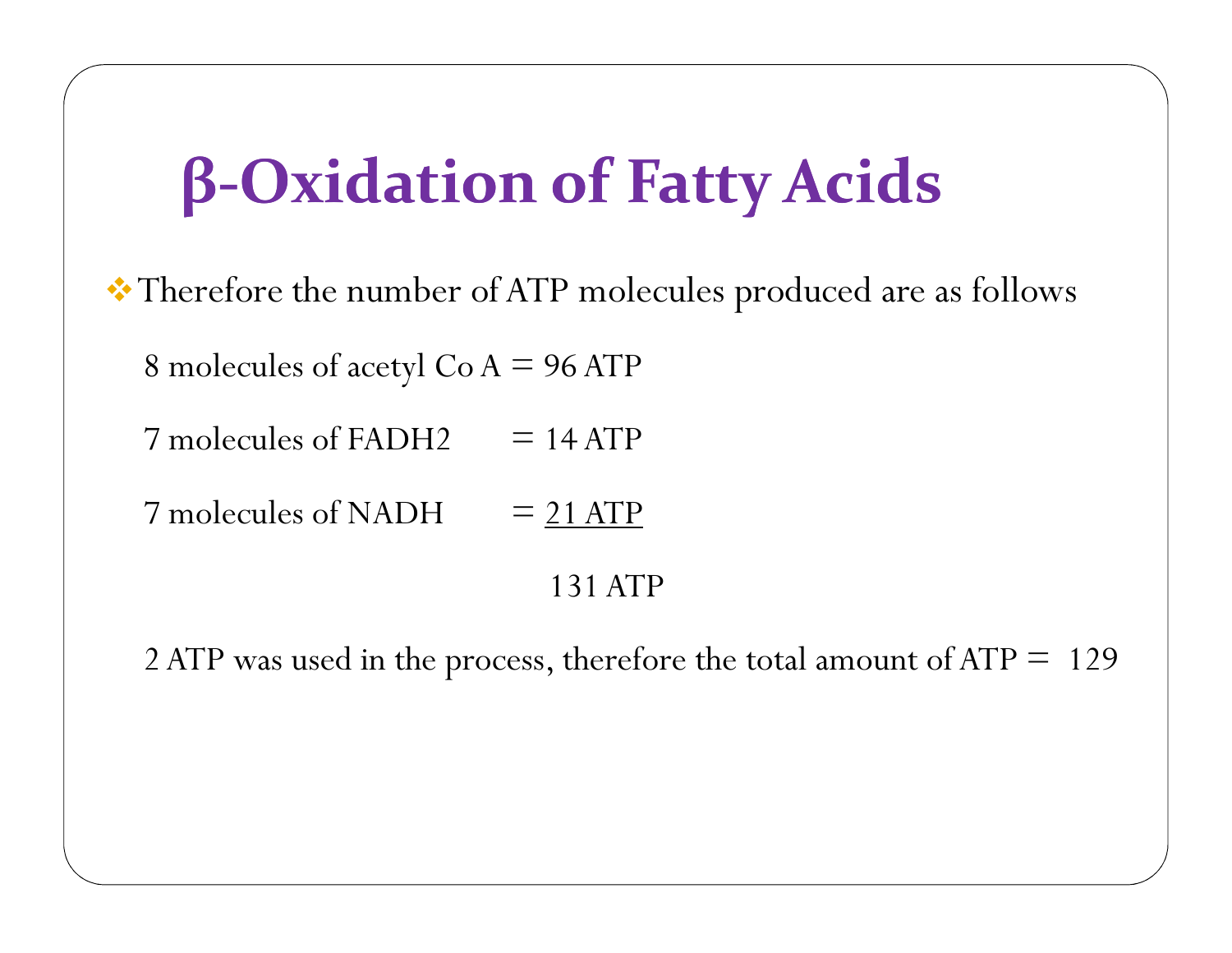## **Carnitine**

- Carnitine can be obtained from the diet (meat products)
- It can also be synthesized from the amino acids lysine and methionine by a reaction pathway that occurs in the liver and kidney
- $\cdot$  The heart and skeletal muscle depends on carnitine that is endogenously made or acquired in the diet and transported in the blood
- Skeletal muscle contains 97% of all carnitine in the body
- A deficiency in carnitine results in an inability of long chain fatty acids to be used as fuels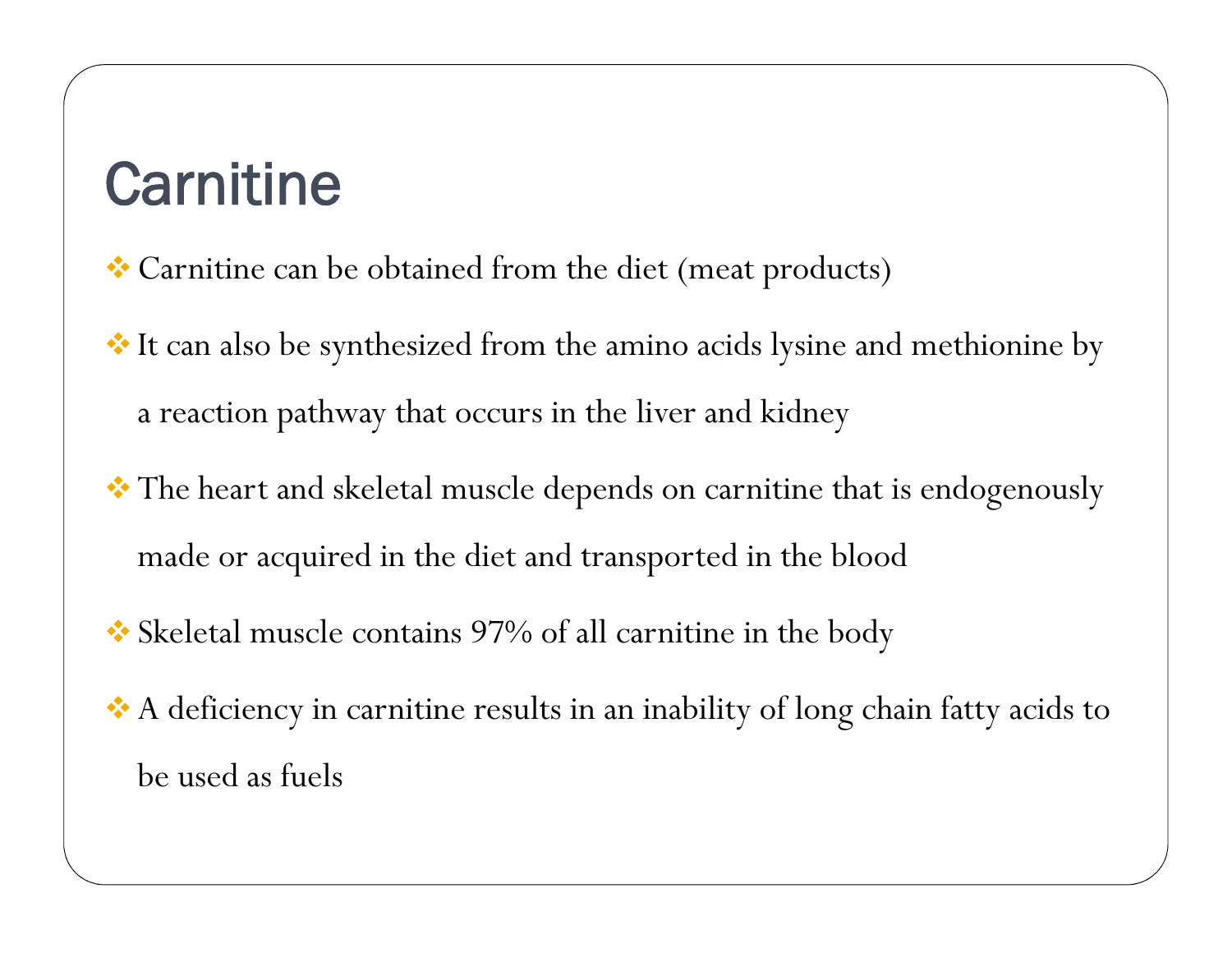## **Carnitine**

 $\cdot$  This may occur in persons with Liver disease (unable to make carnitine) Malnourished (protein deficiency)

Strict vegetarian (meat is a good source of carnitine)

Undergoing haemodialysis (removes carnitine from blood)

An increased demand for carnitine e.g. Burn victims, severe infection etc.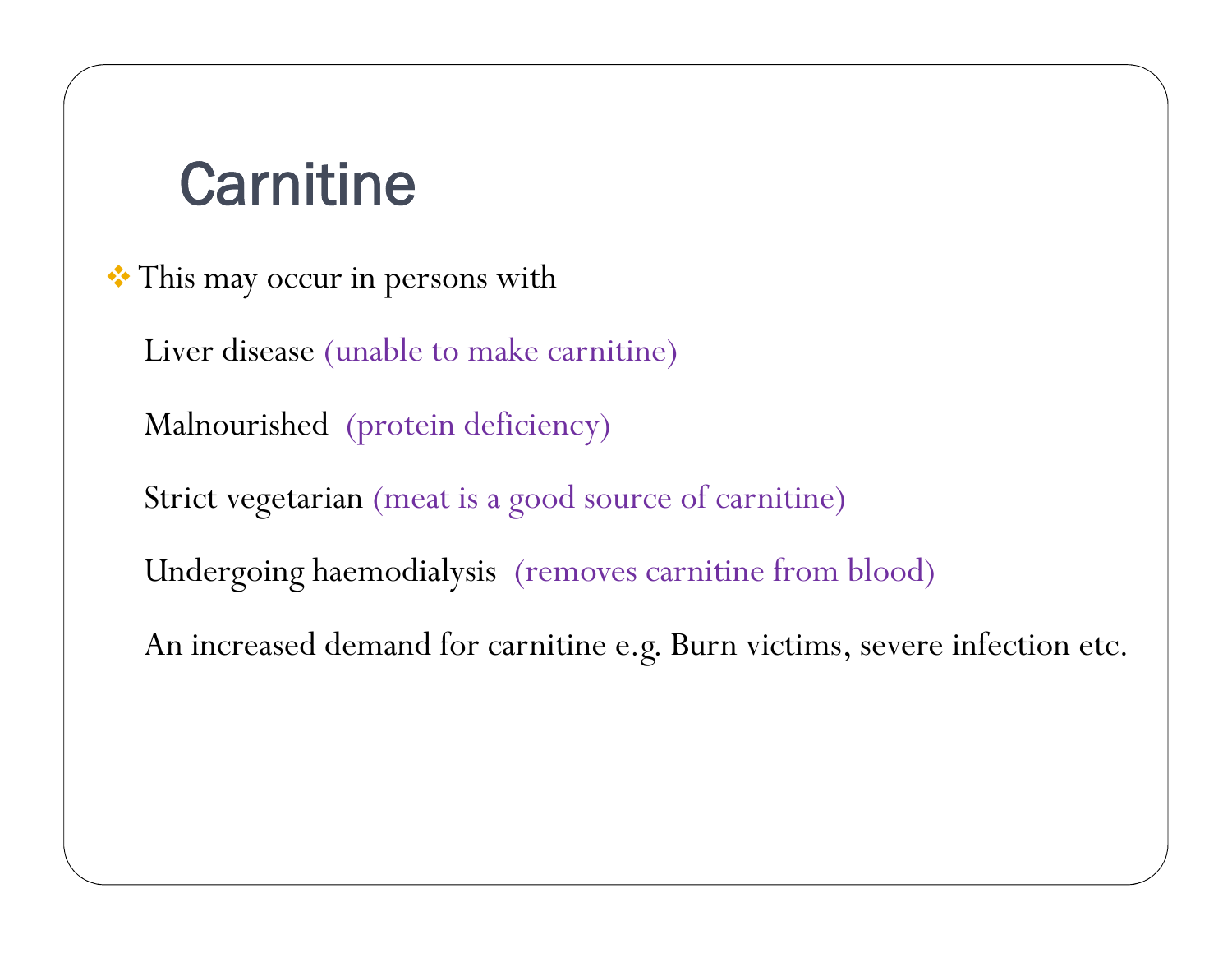## **Ketogenesis**

This is the formation of ketone bodies

Ketone bodies include 3 substances

1. acetoacetate

2. D-3-hydroxybutyrate (predominant ketone body)

3. acetone

\* Ketone bodies are formed when fat breakdown predominates (i.e. there is a  $\downarrow$  in carbohydrate breakdown)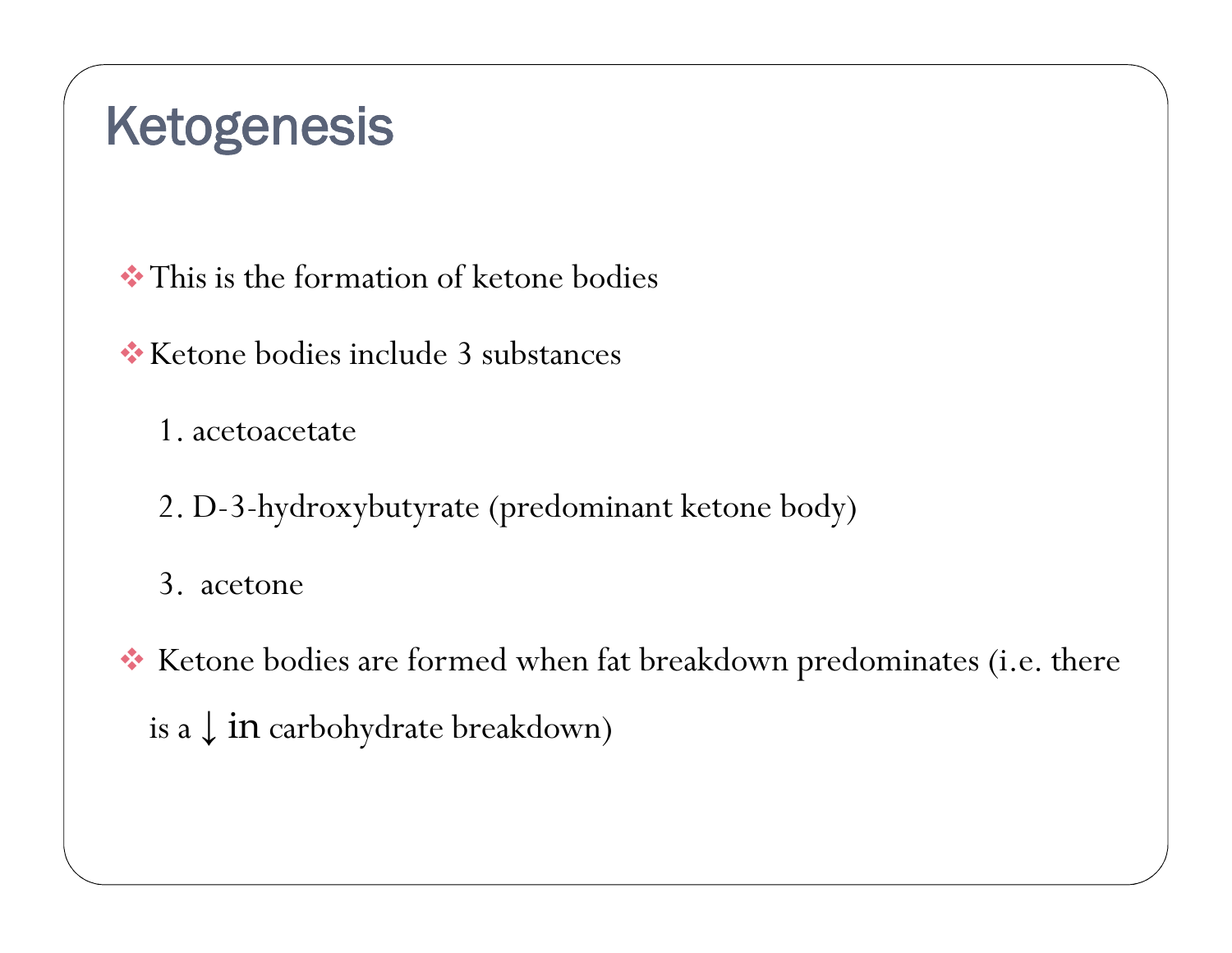## **Ketogenesis**

In such a situation the acetyl CoA is not fed into the TCA cycle – this is because the [oxaloacetate] is lowered

The acetyl CoA undergoes a different fate, i.e. to form ketone bodies

Decreased [oxaloacetate] also occurs during fasting and in diabetes as this molecule is used to generate glucose **(gluconeogenesis)**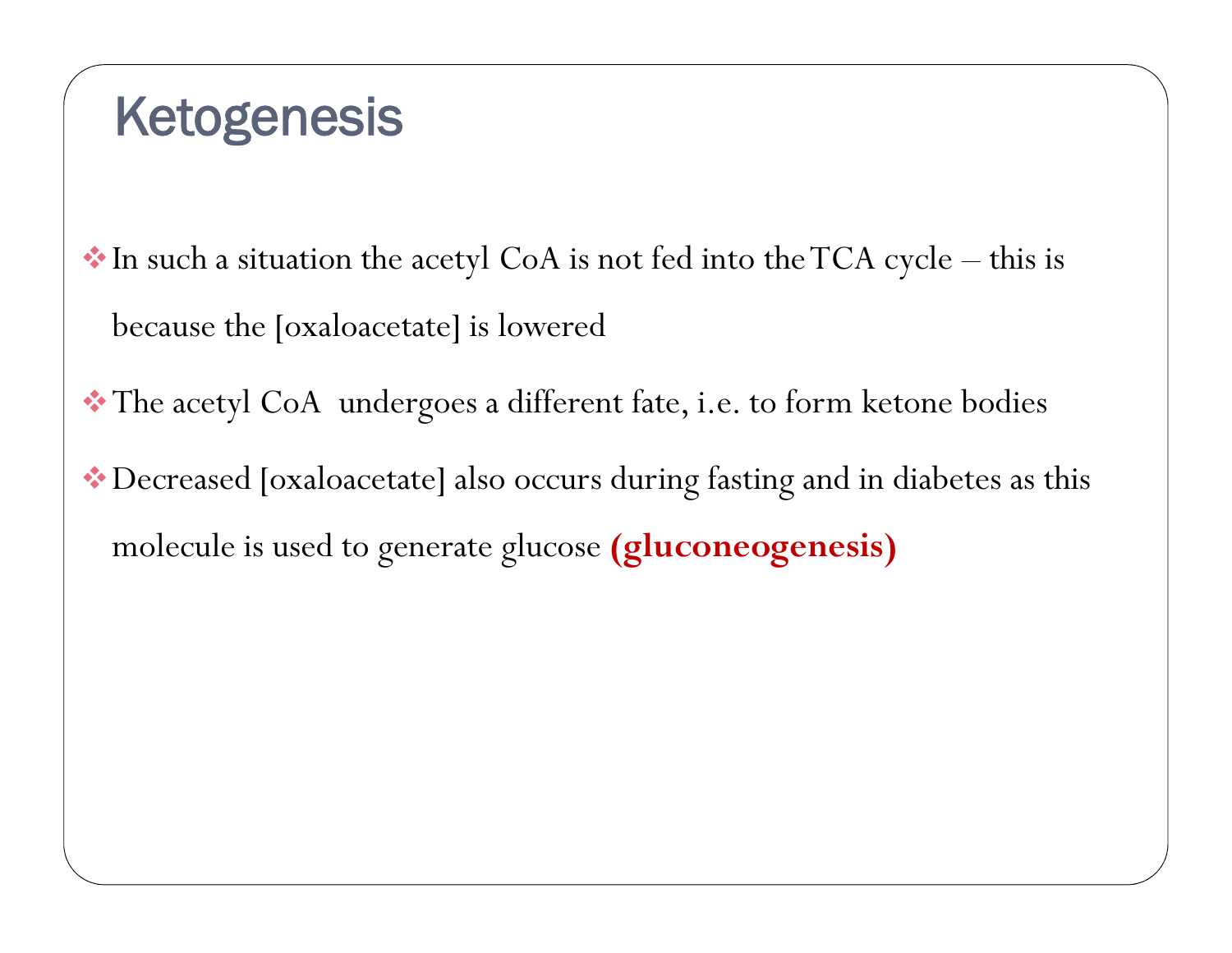## **Ketogenesis - mechanism**

- \* Ketogenesis occurs in the liver and kidney mitochondria
- The acetoacetate and D-3-hydroxybutyrate that are formed, diffuse from the liver mitochondria into the blood where it is transported to peripheral tissues
	- They are then reconverted to acetyl CoA **(Ketolysis)** which can be oxidized by the TCA cycle
- Therefore they act as a source of energy
- Acetone cannot be further metabolized